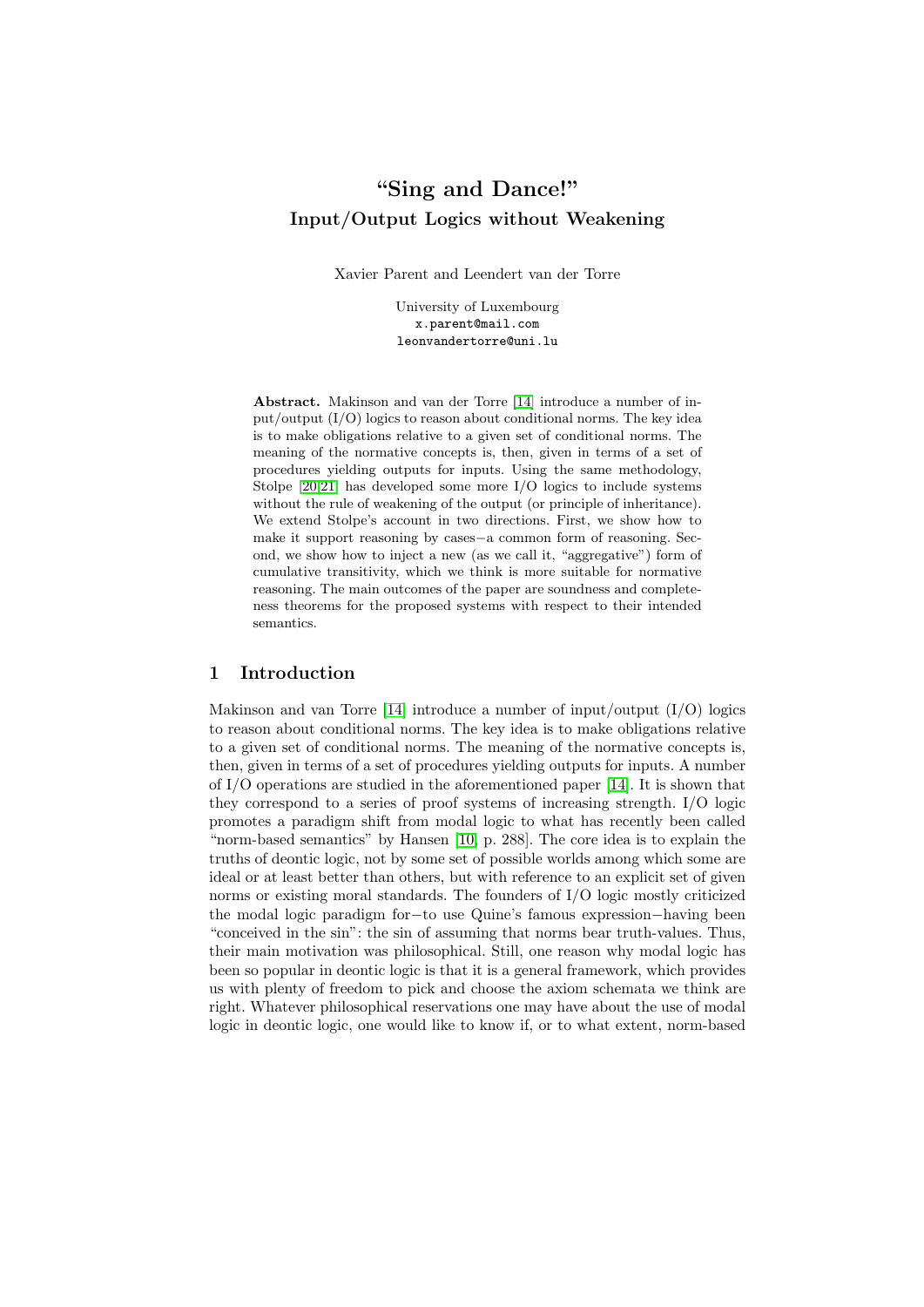semantics in general, and I/O logic in particular, can offer the same kind of flexibility.

In this paper, we focus on the so-called rule of Weakening of the Output (WO), which all the I/O operations defined by Makinson and van Torre [\[14\]](#page-16-0) satisfy. The rule may be given the following form, where the conditional obligation for x given a is written as  $(a, x)$ , and  $\vdash$  stands for the deducibility relation in propositional logic:

$$
\text{WO} \xrightarrow{(a,x)} \frac{x \vdash y}{(a,y)}
$$

This is also known as the "principle of inheritance". It has been called into question, mostly in connection with the deontic paradoxes [\[5,](#page-15-0)[6,](#page-15-1)[11,](#page-16-4)[9](#page-16-5)[,2\]](#page-15-2) and the question of how to accommodate conflicts between obligations−see, e.g., [\[7](#page-15-3)[,8\]](#page-15-4). This raises the question whether the framework may be generalized to include systems without output weakening; if yes, how.

A first step towards answering the above question was made by Stolpe [\[20,](#page-16-1)[21\]](#page-16-2). He considers two of the four standard I/O operations defined by Makinson and van der Torre [\[14\]](#page-16-0), namely the so-called simple-minded I/O operation  $out_1$ , and the so-called reusable  $I/O$  operation  $out_3$ . Both develop output by detachment. While  $out_1$  spells out the basic mechanism used to achieve this,  $out_3$  extends it to cover iteration of successive detachments. For both operations, a suitable semantics is given, for which the rule WO fails. Each semantics comes with a sound and complete axiomatic characterization. The present paper extends Stolpe's account in two ways.

First, we show how to refine Stolpe's account to make the latter one support reasoning by cases−this is a common form of reasoning. We look at the I/O operation  $out_2$ , called "basic" by Makinson and van der Torre [\[14\]](#page-16-0). Its distinctive feature is that it validates the rule OR:

OR 
$$
\frac{(a, x) (b, x)}{(a \vee b, x)}
$$

The present paper shows how to incorporate such a rule. We provide a suitable semantics for the I/O operation, a proof system for it, and a completeness result linking the two.

Second, we show how to integrate other forms of cumulative transitivity. There is no doubt that some form of transitivity is required for an adequate account of norms and normative systems. One reason is that transitivity serves as a means of binding together different parts of a code. For instance, a legal system is invariably organized into different modules which are interrelated. Rules from one module stipulate legal consequences that are used as premises for some rules part of another module. Penal law may, e.g., state that grand larseny ought to be added to a person's criminal record, whereas administrative law may stipulate that an unblemished record is a prerequisite for public office. Some form of transitivity is required to go from grand larseny to the bar to holding public office.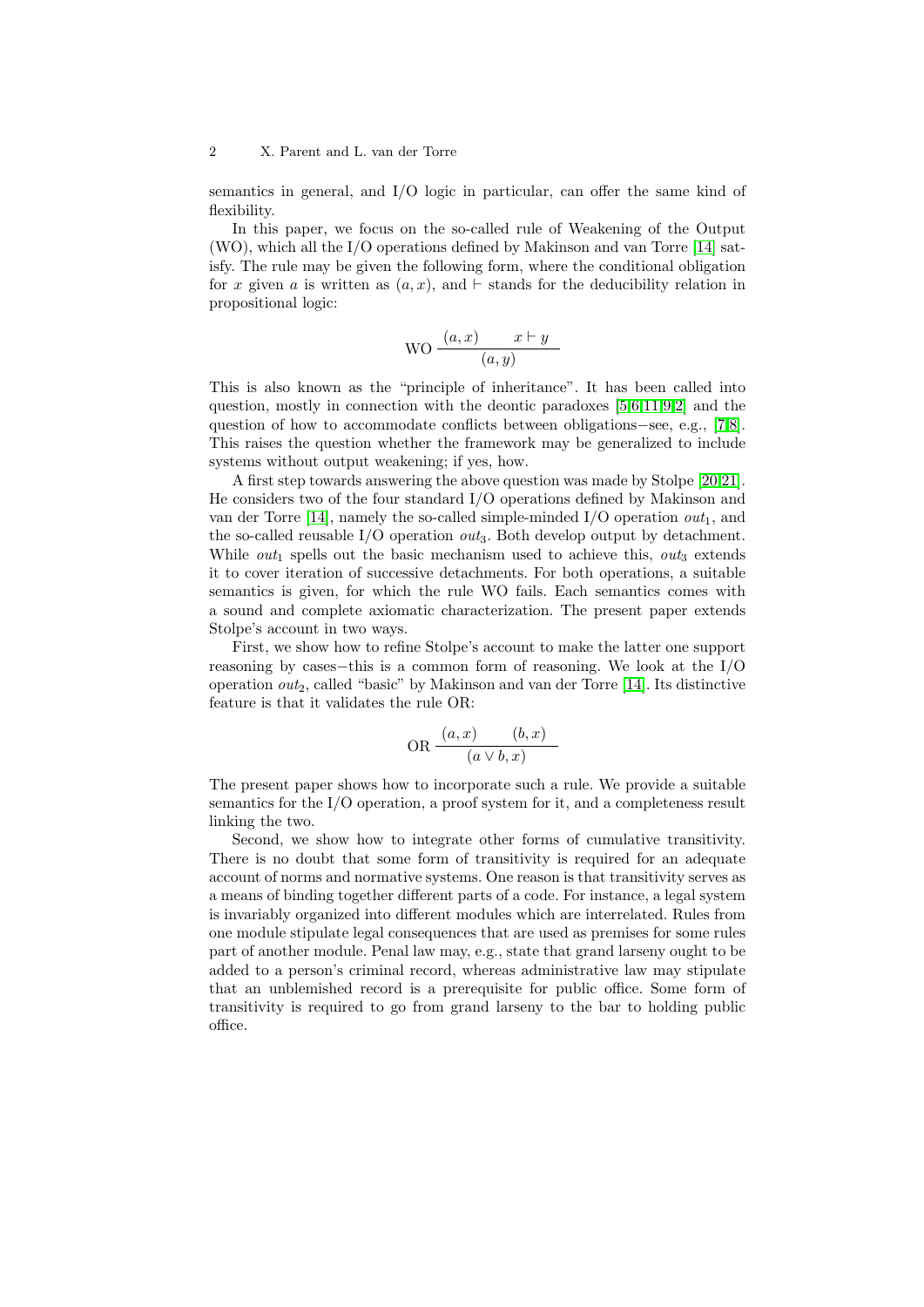Stolpe uses the rule of (as he calls it) "mediated cumulative transitivity" (MCT):

$$
\text{MCT} \frac{(a, x') \qquad x' \vdash x \qquad (a \land x, y)}{(a, y)}
$$

As we will see in Section [4,](#page-8-0) given the other rules of his system, MCT turns out to be equivalent to the rule of cumulative transitivity (CT), as initially used by Makinson and van der Torre [\[14\]](#page-16-0):

$$
CT \frac{(a, x) \qquad (a \wedge x, y)}{(a, y)}
$$

We look at the following alternative (call it "aggregative") variant, first introduced in a companion paper [\[17\]](#page-16-6):

$$
ACT \frac{(a, x) \qquad (a \wedge x, y)}{(a, x \wedge y)}
$$

The counterexamples usually given to CT in the literature [\[16,](#page-16-7)[12](#page-16-8)[,13\]](#page-16-9) no longer work, when ACT is used in place of CT. This is because they all rely on the intuition that the obligation of y ceases to hold when the obligation of  $(a, x)$ is violated. The following example, due to Broome [\[1,](#page-15-5) § 7.4], may be used to illustrate this point:

| You ought to exercise hard everyday                      | (T, x)          |
|----------------------------------------------------------|-----------------|
| If you exercise hard everyday, you ought to eat heartily | (x,y)           |
| ?* You ought to eat heartily                             | $?^{*}(\top,y)$ |

Intuitively, the obligation to eat heartily no longer holds, if you take no exercise. In this example, the correct conclusion is  $(\top, x \wedge y)$ , and not  $(\top, y)$ . Thus, ACT appears to be more suitable for normative reasoning, because it keeps track of what has been previously detached.

The layout of this paper is as follows. Section [2](#page-3-0) lays the groundwork, tackling  $out_1$  in essentially the same way as Stolpe does. Section [3](#page-5-0) extends the account so that reasoning by cases is supported. Section [4](#page-8-0) shows how to inject the aggregative form of cumulative transitivity mentioned above. The main achievement of the paper is the establishment of soundness and completeness theorems for the proposed systems with respect to their intended semantics. We do not give all the details of the soundness and completeness proofs, but we outline the main steps.<sup>[1](#page-2-0)</sup> Section [5](#page-12-0) discusses some properties satisfied by the I/O operations defined in this paper.

<span id="page-2-0"></span> $1$  The detailed proofs will be included in the journal version of the present paper.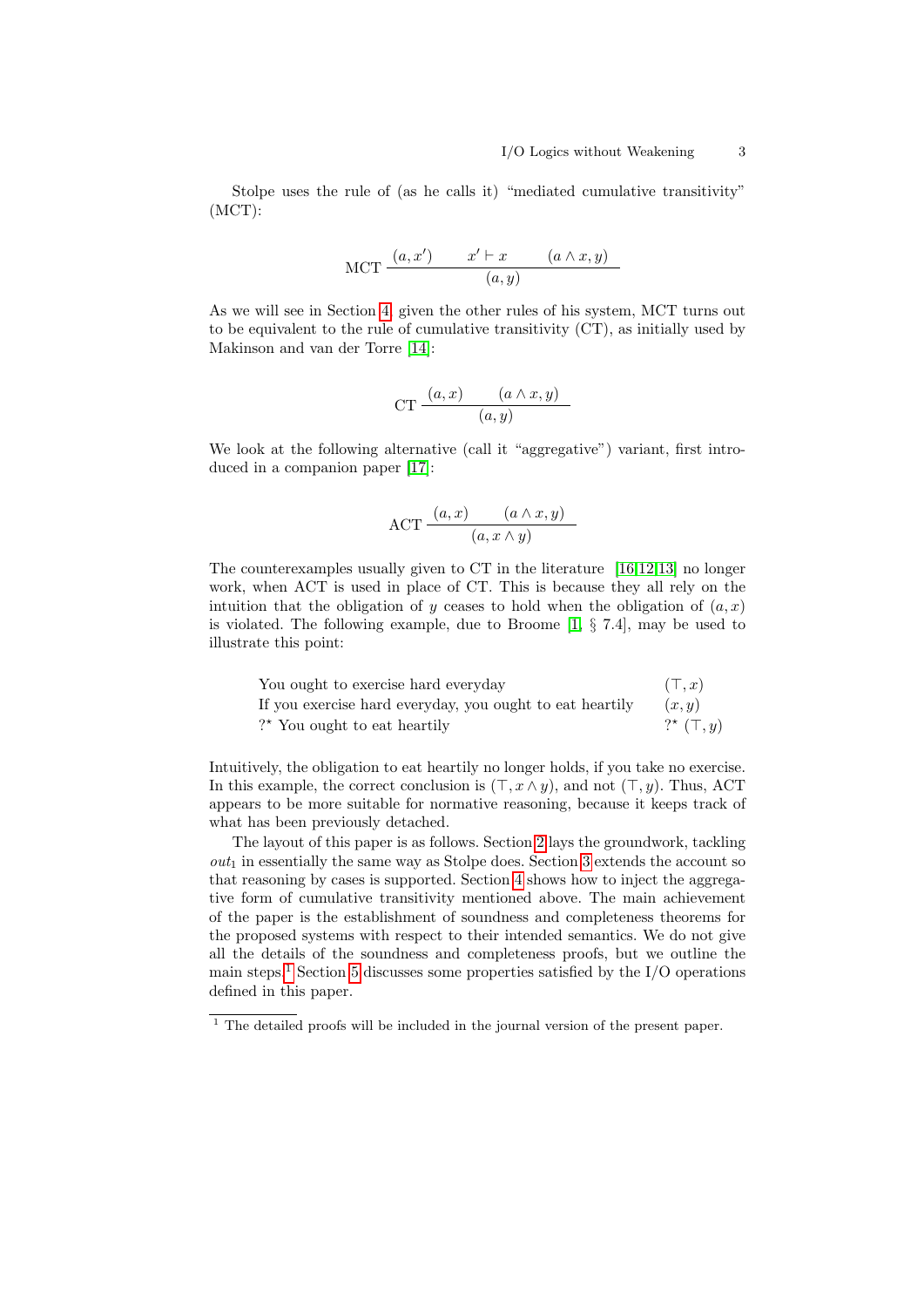## <span id="page-3-0"></span>2 Developing the Output by Detachment  $\text{(out)}$

We start with the simple-minded I/O operation  $out_1$ . The I/O operation to be defined here is noted  $\mathcal{O}_1$ . It is essentially a variation on the I/O operation  $PN_1$ put forth by Stolpe [\[20,](#page-16-1)[21\]](#page-16-2). The main reason for including such an operation in our study is that the completeness result for it will be needed for subsequent developments.

First, some definitions are needed. A normative code is a set N of conditional obligations. A conditional obligation is a pair  $(a, x)$ , where a and x are two formulae of classical propositional logic. We use this notation instead of  $\bigcap (x \mid a)$ , because the latter has distinct interpretations in the literature. In the notation  $(a, x)$ , the first element a is called the body of the rule, and is thought of as an input, representing some condition or situation. The second element  $x$  is called the head of the rule, and is thought of as an output, representing what the norm tells us to be obligatory in that situation. We use the standard notation  $(\top, x)$ for the unconditional obligation of x, where  $\top$  is a zero-place connective standing for 'tautology'. In I/O logic, the main construct has the form

$$
x \in out(N, a)
$$

Intuitively: given input a (state of affairs), x (obligation) is in the output under norms N. An equivalent notation is:  $(a, x) \in out(N)$ . The I/O operations to be defined in this paper will be denoted by the symbol  $\mathcal O$  in order to avoid any confusion with *out* and  $\bigcap$ .

Some further notation.  $\mathcal L$  is the set of all formulae of classical propositional logic. Given an input  $A \subseteq \mathcal{L}$ , and a set N of norms,  $N(A)$  denotes the image of N under A, i.e.,  $N(A) = \{x : (a, x) \in N \text{ for some } a \in A\}$ .  $Cn(A)$  denotes the set  ${x : A \vdash x}$ , where  $\vdash$  is the deducibility relation used in classical propositional logic. The notation  $x + y$  is short for  $x \vdash y$  and  $y \vdash x$ . We use PL as an abbreviation for (classical) propositional logic. Given  $M \subseteq N$ , we denote by  $h(M)$  the set of all the heads of elements of M, viz  $h(M) = \{x : (a, x) \in M\}.$ 

<span id="page-3-2"></span>**Definition 1 (Semantics).**  $x \in \mathcal{O}_1(N, A)$  if and only if there is some finite  $M \subseteq N$  such that

 $- M(Cn(A)) \neq \emptyset$ , and – x  $\vdash \wedge M(Cn(A))$ 

Intuitively: x is equivalent to the conjunction of heads of rules in some  $M \subseteq N$ that are all triggered by input A.

The main difference between  $\mathcal{O}_1$  and  $PN_1$  arises when A does not trigger any norm, viz.  $M(Cn(A)) = \emptyset$  for all  $M \subseteq N$ . In this limiting case, PN<sub>1</sub> outputs the set of all tautologies, while  $\mathcal{O}_1$  outputs nothing. Von Wright [\[22,](#page-16-10) pp. 152-4] argues, rightly in our view, that the obligation of  $\top$  does not express a genuine prescription.

<span id="page-3-1"></span> $\mathcal{O}_1$  is monotonic with respect to the input set. The latter claim requires a careful and detailed proof, because there is a pitfall to avoid.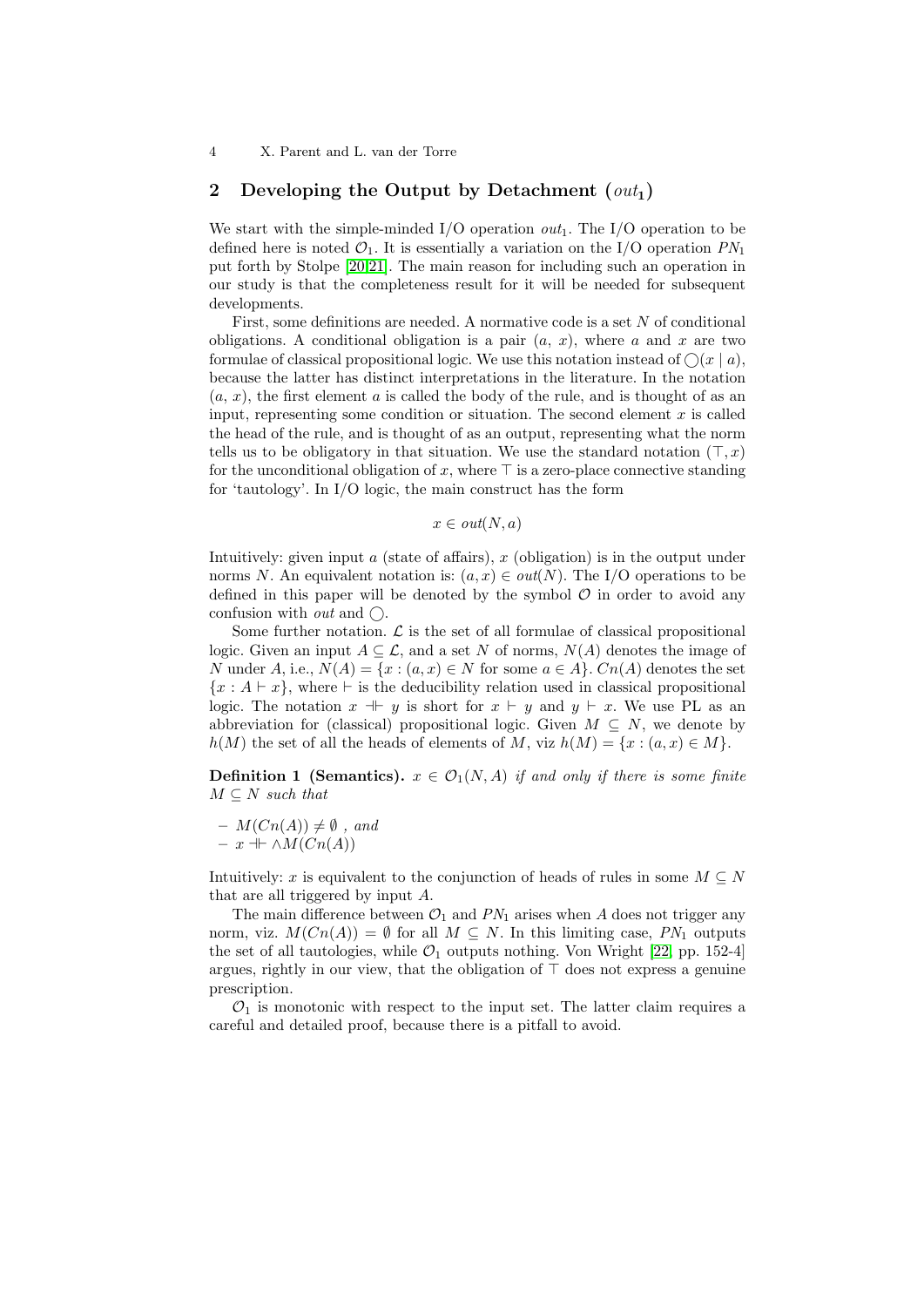**Theorem 1 (Factual monotony).** We have  $\mathcal{O}_1(N, A) \subseteq \mathcal{O}_1(N, B)$  whenever  $Cn(A) \subseteq Cn(B)$ .

*Proof.* Assume  $x \in \mathcal{O}_1(N, A)$  and  $C_n(A) \subseteq C_n(B)$ . From the former, there is some finite  $M_1 \subseteq N$  such that  $M_1(Cn(A)) \neq \emptyset$ , and

1.  $x \dashv \wedge M_1(Cn(A))$ 

There is no guarantee that input set B does not trigger more pairs in  $M_1$  than A does. To circumvent this problem, the argument takes a detour through the set

$$
M_1^- = \{(c, y) \in M_1 : c \in Cn(A)\}
$$

Thus,  $M_1^-$  is  $M_1$  "stripped of" all the pairs that are not triggered by A. We have  $M_1(Cn(\tilde{A})) = M_1^-(Cn(A))$ . We also have  $M_1^-(Cn(A)) = M_1^-(Cn(B))$ , viz.

$$
\{y:(c,y)\in M_1^-, c\in Cn(A)\}=\{y:(c,y)\in M_1^-, c\in Cn(B)\}
$$

The  $\subseteq$ -direction follows from the second opening assumption,  $Cn(A) \subseteq Cn(B)$ . The ⊇-direction follows from the definition of  $M_1^-$ . The argument may, then, be continued thus:

2.  $x \dashv \wedge M_1^-(Cn(A))$ 3.  $x \dashv \wedge M_1^-(Cn(B))$ 

Thus,  $x \in \mathcal{O}_1(N, B)$  as required.

It immediately follows that  $\mathcal{O}_1(N, A) \subseteq \mathcal{O}_1(N, B)$  whenever  $A \subseteq B$ .

We set  $\mathcal{O}_1(N) = \{(A, x) : x \in \mathcal{O}_1(N, A)\}.$  The notion of derivation is defined as in standard I/O logic except that  $(\top, \top)$  is not allowed to appear in a derivation unless it is explicitly given in the set  $N$  of assumptions.

**Definition 2** (Proof system).  $(a, x) \in \mathcal{D}_1(N)$  if and only if there is a derivation of  $(a, x)$  from N using the rules  $\{SI, EQ, AND\}$ :

$$
SI \frac{(a,x) \qquad b \vdash a}{(b,x)} \qquad \qquad EQ \frac{(a,x) \qquad x \dashv y}{(a,y)} \qquad \qquad LQ \frac{(a,x) \qquad x \dashv y}{(a,y)}
$$
\n
$$
AND \frac{(a,x) \qquad (a,y)}{(a,x \land y)}
$$

Where A is a set of formulae,  $(A, x) \in \mathcal{D}_1(N)$  means that  $(a, x) \in \mathcal{D}_1(N)$ , for some conjunction a of formulae, all taken from a finite subset of A.  $\mathcal{D}_1(N, A)$  is  ${x : (A, x) \in \mathcal{D}_1(N)}.$ 

<span id="page-4-0"></span>**Theorem 2.**  $\mathcal{O}_1$  validates the rules of  $\mathcal{D}_1$  (for individual formulae a).

<span id="page-4-1"></span>Proof. The argument is straightforward, and left to the reader. (For SI, the same trick as in the proof of Theorem [1](#page-3-1) must be used.)  $\Box$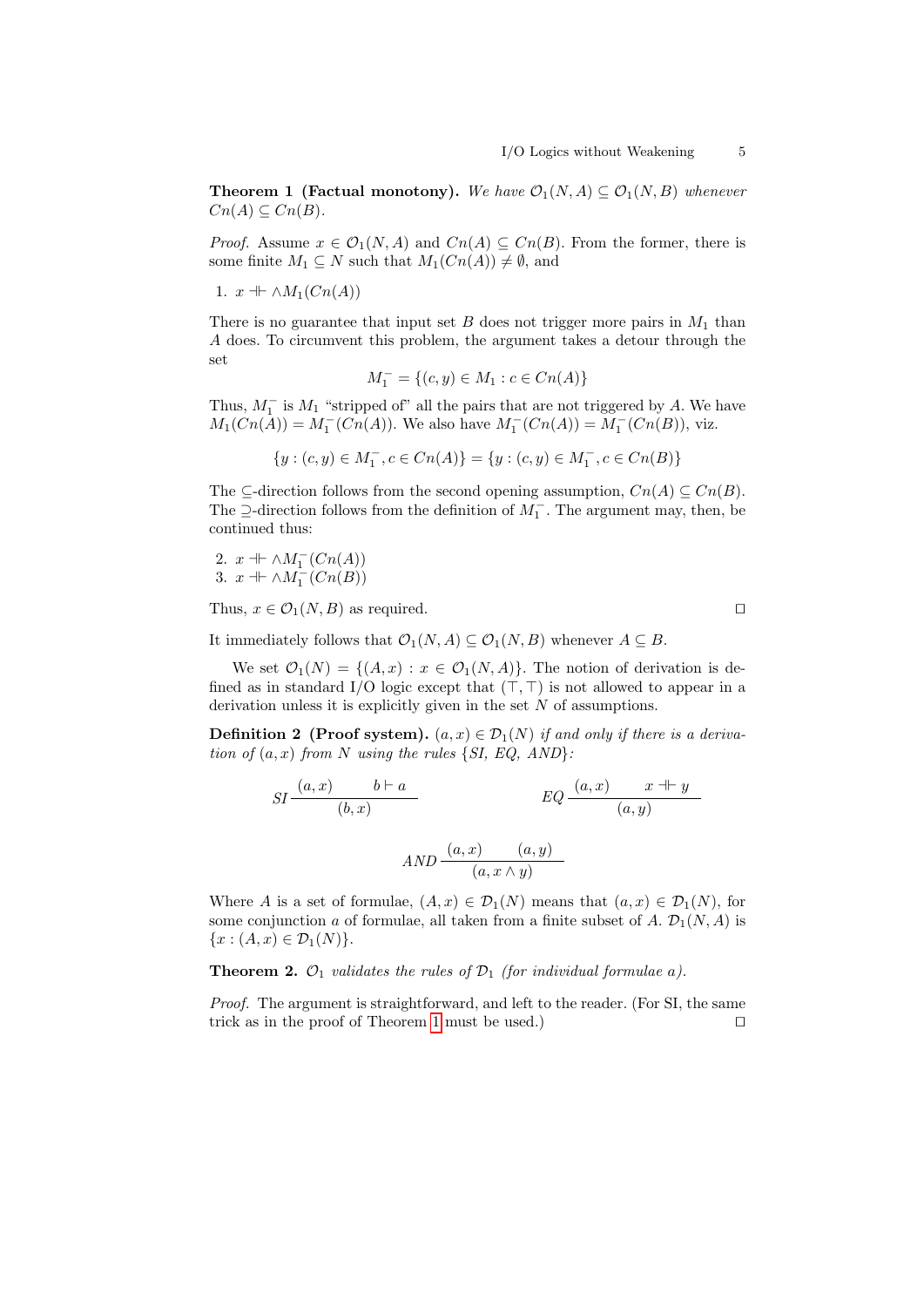Theorem 3 (Soundness).  $\mathcal{D}_1(N, A) \subseteq \mathcal{O}_1(N, A)$ 

Proof. The proof is by induction on the length of the derivation, using Theo-rems [1](#page-3-1) and [2.](#page-4-0)  $\Box$ 

<span id="page-5-3"></span>Theorem 4 (Completeness).  $\mathcal{O}_1(N, A) \subseteq \mathcal{D}_1(N, A)$ 

*Proof.* Assume  $x \in \mathcal{O}_1(N, A)$ . So there exists some finite  $M \subseteq N$  such that  $M(Cn(A)) = \{x_1, ..., x_n\} \neq \emptyset$  and  $x \dashv \wedge_{i=1}^n x_i$ . For each  $x_i$ , there is some  $a_i \in C_n(A)$  such that  $(a_i, x_i) \in M$ . For each  $a_i$ , there is also a conjunction  $b_i$  of elements in A such that  $b_i \vdash a_i$ . A derivation of  $(A, x)$  from M, and hence from N, is shown below.

$$
\frac{(a_1, x_1)}{\frac{(\wedge_{i=1}^n b_i, x_1)}{\text{EQ}} \text{SI} \dots \dots \frac{(a_n, x_n)}{\frac{(\wedge_{i=1}^n b_i, x_n)}{\text{AL}} \text{AND}} \text{SI}} \text{MND}
$$

$$
\text{EQ} \frac{(\wedge_{i=1}^n b_i, \wedge_{i=1}^n x_i)}{(\wedge_{i=1}^n b_i, x)}
$$

This is a derivation of  $(A, x)$ , as  $\wedge_{i=1}^{n} b_i$  is a conjunction of elements in A.  $\Box$ 

## <span id="page-5-0"></span>3 Reasoning by Cases

In this section, the account described in the previous section is extended to the basic operation  $out_2$ , which supports reasoning by cases. The I/O operation is denoted  $\mathcal{O}_2$ , and the corresponding proof system is called  $\mathcal{D}_2$ . We call a set of formulae complete if it is either equal to  $\mathcal L$  or maximal consistent (the set is consistent, and none of its proper extensions is consistent).

<span id="page-5-1"></span>**Definition 3.**  $\mathcal{O}_2(N, A) = \bigcap \{ \mathcal{O}_1(N, V) : A \subseteq V, V \text{ complete} \}.$ 

Theorem 5.  $\mathcal{O}_1(N, A) \subseteq \mathcal{O}_2(N, A)$ .

*Proof.* Let  $x \in \mathcal{O}_1(N, A)$ . Let V be a complete set such that  $A \subseteq V$ . By Theo-rem [1,](#page-3-1)  $x \in \mathcal{O}_1(N, V)$ . By Definition [3,](#page-5-1)  $x \in \mathcal{O}_2(N, A)$  as required.

<span id="page-5-2"></span>**Theorem 6 (Factual monotony).**  $\mathcal{O}_2(N,A) \subseteq \mathcal{O}_2(N,B)$  if  $Cn(A) \subseteq Cn(B)$ 

*Proof.* Assume  $x \in \mathcal{O}_2(N, A)$  and  $C_n(A) \subset C_n(B)$ . Let V be a complete set such that  $B \subseteq V$ . We have  $Cn(B) \subseteq Cn(V) = V$ . From this and the second opening assumption,  $Cn(A) \subseteq V$ . So,  $A \subseteq V$ . From this and the first opening assumption,  $x \in \mathcal{O}_1(N, V)$ . Thus,  $x \in \mathcal{O}_2(N, B)$ .

**Definition 4.**  $(a, x) \in \mathcal{D}_2(N)$  if and only if there is a derivation of  $(a, x)$ from N using the rules of  $\mathcal{D}_1$  supplemented with

$$
OR \frac{(a, x) \qquad (b, x)}{(a \vee b, x)}
$$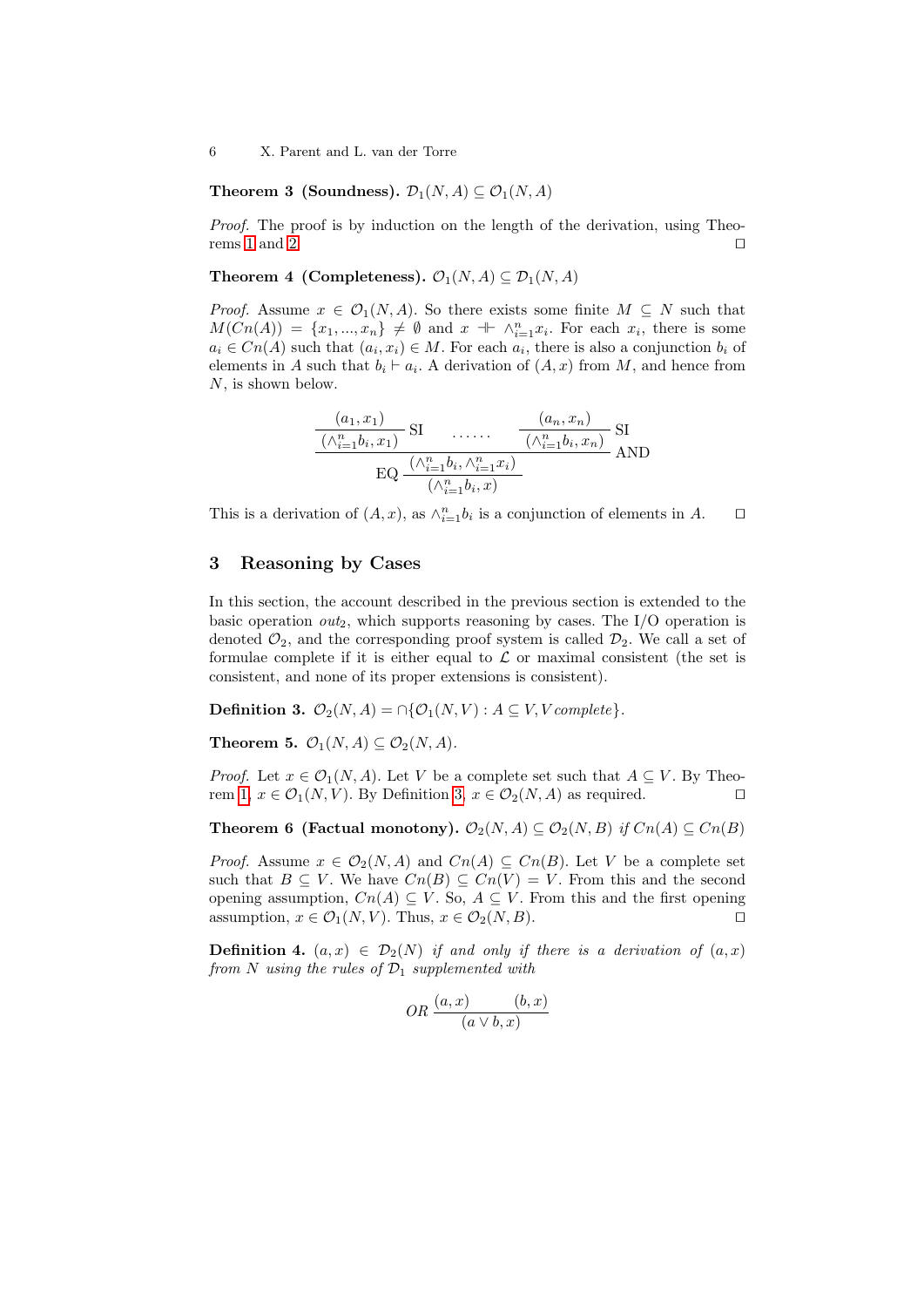<span id="page-6-0"></span>The next theorem appeals to the fact that  $\mathcal{O}_1$  validates AND and EQ for an input set of arbitrary cardinality rather than just a singleton set. The argument is virtually the same in both cases. Details are omitted.

**Theorem 7.**  $\mathcal{O}_2$  validates the rules of  $\mathcal{D}_2$  (for individual formulae a).

*Proof.* For SI. Assume  $x \in \mathcal{O}_2(N, a)$  with  $b \vdash a$ . Let V be a complete set such that  $b \in V$ . From  $b \vdash a$ , we get  $a \in V$ . By Definition [3,](#page-5-1) we infer  $x \in \mathcal{O}_1(N, V)$ . This shows that  $x \in \mathcal{O}_2(N, b)$ .

For AND. Assume  $x \in \mathcal{O}_2(N, a)$  and  $y \in \mathcal{O}_2(N, a)$ . Let V be a complete set such that  $a \in V$ . By Definition [3,](#page-5-1)  $x \in \mathcal{O}_1(N, V)$  and  $y \in \mathcal{O}_1(N, V)$ . Since  $\mathcal{O}_1$ validates AND,  $x \wedge y \in \mathcal{O}_1(N, V)$ . This shows that  $x \wedge y \in \mathcal{O}_2(N, a)$ .

For OR. Assume  $x \in \mathcal{O}_2(N, a)$  and  $x \in \mathcal{O}_2(N, b)$ . Let V be a complete set containing  $a \vee b$ . Since V is complete, either  $a \in V$  or  $b \in V$ . Assume that the first applies. In that case,  $x \in \mathcal{O}_1(N, V)$ , by the first opening assumption and Definition [3.](#page-5-1) Assume the second applies. In that case  $x \in \mathcal{O}_1(N, V)$ , by the second opening assumption and Definition [3.](#page-5-1) Either way,  $x \in \mathcal{O}_1(N, V)$ , and thus  $x \in \mathcal{O}_2(N, a \vee b)$  as required.

For EQ, assume  $x \in \mathcal{O}_2(N, a)$  and  $x + y$ . Let V be a complete set contain-ing a. By Definition [3,](#page-5-1)  $x \in \mathcal{O}_1(N, V)$ . Since  $\mathcal{O}_1$  validates EQ,  $y \in \mathcal{O}_1(N, V)$ , and so  $y \in \mathcal{O}_2(N, a)$  as required.

Theorem 8 (Soundness).  $\mathcal{D}_2(N, A) \subseteq \mathcal{O}_2(N, A)$ .

*Proof.* Same argument as before, but using Theorems [6](#page-5-2) and [7.](#page-6-0)  $\Box$ 

Theorem 9 (Completeness).  $\mathcal{O}_2(N, A) \subseteq \mathcal{D}_2(N, A)$ .

*Proof.* We give an outline of the proof for a singleton input set  $\{a\}$ . The proof may easily be generalized to an input set of arbitrary cardinality. For ease of exposition, throughout the proof we write (SI,AND) to indicate an application of SI followed by that of AND. We break the argument into two cases.

**Case 1:**  $a$  is inconsistent. In this case, there is exactly one complete set  $V$ containing a; it is  $\mathcal{L}$ . So  $\mathcal{O}_2(N,a) = \mathcal{O}_1(N,\mathcal{L})$ . Let  $x \in \mathcal{O}_1(N,\mathcal{L})$ . This means that  $x \dashv \wedge_{i=1}^n x_i$ , for  $x_1, ..., x_n \in h(N)$ . Let  $a_1, ..., a_n$  be the body of the rules in question. We have  $a \vdash \wedge_{i=1}^{n} a_i$ . A derivation of  $(a, x)$  from N may, then, be obtained as shown below.

$$
\frac{(a_1, x_1) \cdots (a_n, x_n)}{\underbrace{(\wedge_{i=1}^n a_i, \wedge_{i=1}^n x_i)}_{\text{SI}} \cdot (\text{SI,AND})} \qquad \wedge_{i=1}^n x_i \neq x \text{EQ}
$$
\n
$$
\text{CI} \quad a \vdash \wedge_{i=1}^n a_i
$$
\n
$$
(a, x) \qquad a \vdash \wedge_{i=1}^n a_i
$$

**Case 2:** a is consistent. Assume (for reductio) that  $x \in \mathcal{O}_2(N, a)$  and that  $x \notin \mathcal{D}_2(N, a)$ . From the former,  $x \dashv \wedge_{i=1}^n x_i$ , for  $x_1, ..., x_n \in h(N)$ . In order to derive the contradiction that  $x \notin \mathcal{O}_2(N, a)$ , we start by showing that  $\{a\}$  can be extended to some "maximal"  $V \supseteq \{a\}$  such that  $x \notin \mathcal{D}_2(N, V)$ . By maximal,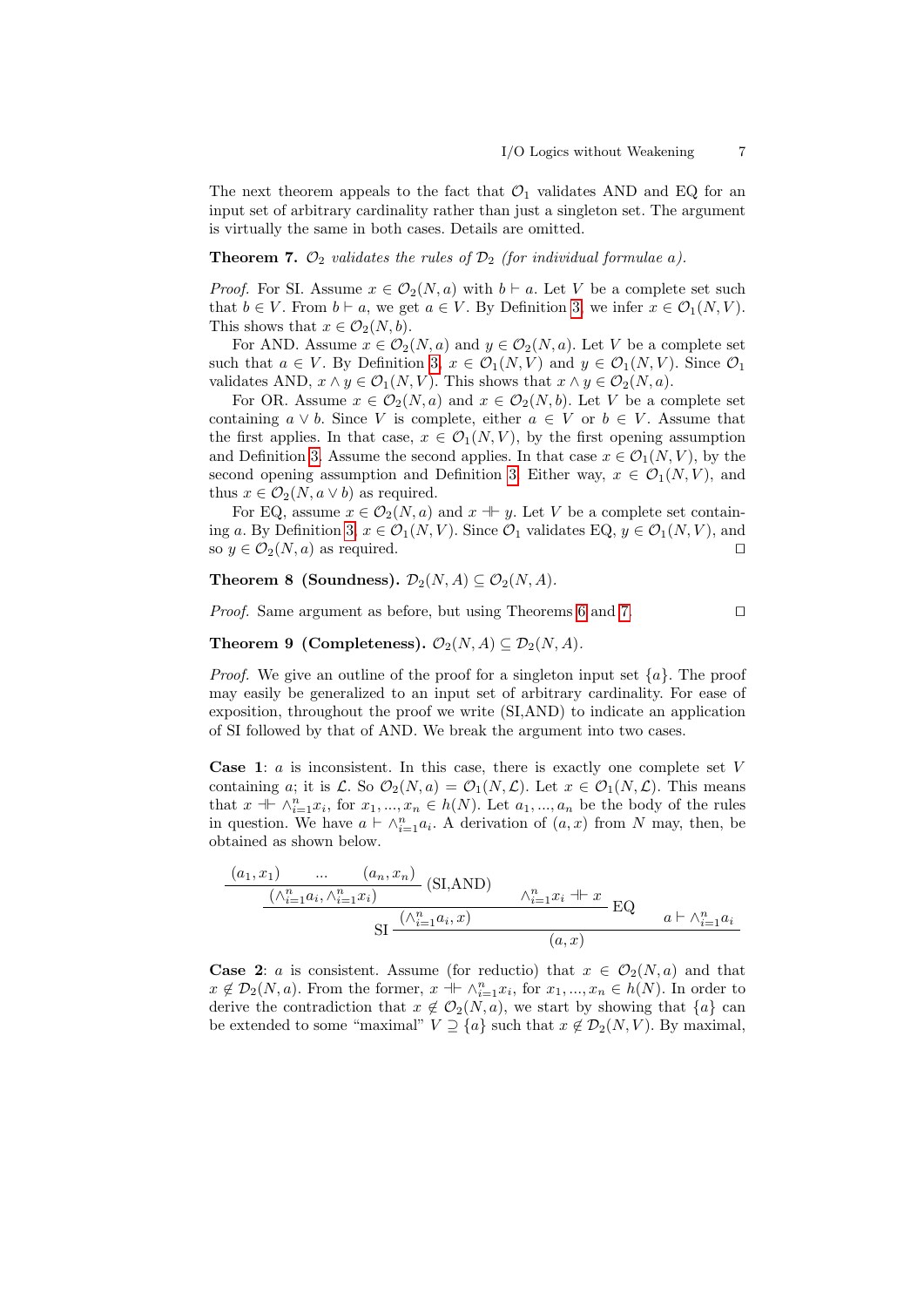we mean that for all  $V' \supset V$ ,  $x \in \mathcal{D}_2(N, V')$ . Thus, V is amongst the "biggest" input sets  $V$  containing  $a$  and not making  $x$  derivable.

V is built from a sequence of sets  $V_0, V_1, V_2, \dots$  as follows. Consider an enumeration  $x_1, x_2, x_3, \ldots$  of all the formulae. We define:

<span id="page-7-3"></span><span id="page-7-2"></span>
$$
V_0 = \{a\}
$$
  
\n
$$
V_n = \begin{cases} V_{n-1} \cup \{x_n\}, & \text{if } x \notin \mathcal{D}_2(N, V_{n-1} \cup \{x_n\}) \\ V_{n-1}, & \text{otherwise} \end{cases}
$$
  
\n
$$
V = \cup \{V_n : n \ge 0\}
$$

It is a straightforward matter to show the following:

Fact 1  $x \notin \mathcal{D}_2(N, V_n)$ , for all  $n \geq 0$ .

<span id="page-7-0"></span>Fact 2  $V_n \subset V$ , for all  $n \geq 0$ .

<span id="page-7-1"></span>**Fact 3** For every finite subset  $V' \subseteq V$ ,  $V' \subseteq V_n$ , for some  $n \geq 0$ .

By Fact [2,](#page-7-0) V includes  $\{a\}$  (=V<sub>0</sub>). The argument may be continued thus:

Claim 1  $x \notin \mathcal{D}_2(N, V)$ .

*Proof of the claim.* Assume, to reach a contradiction, that  $x \in \mathcal{D}_2(N, V)$ . By compactness for  $\mathcal{D}_2$ ,  $x \in \mathcal{D}_2(N, V')$  for some finite  $V' \subseteq V$ . By Fact [3,](#page-7-1)  $V' \subseteq V_n$ for some  $n \geq 0$ . By monotony in the right argument,  $x \in \mathcal{D}_2(N, V_n)$ . This contradicts Fact [1.](#page-7-2)

<span id="page-7-4"></span>Claim 2 For all  $V' \supset V$ ,  $x \in \mathcal{D}_2(N, V')$ .

*Proof of the claim.* Let  $V' \supset V$ . So, there is some y such that  $y \in V'$  but  $y \notin V$ . Any such y is such that  $y = x_n$ , for some  $n \ge 1$ . By Fact [2,](#page-7-0)  $V_n \subseteq V$ . So,  $y \notin V_n$ . By construction,  $V_{n-1} = V_n$ , and  $x \in \mathcal{D}_2(N, V_{n-1} \cup \{y\}) = \mathcal{D}_2(V, V_n \cup \{y\})$ . But  $V_n \cup \{y\} \subseteq V \cup \{y\} \subseteq V'$ . By monotony in the right argument for  $\mathcal{D}_2$ , we get that  $x \in \mathcal{D}_2(N, V')$ , as required.

Claim 3 V is consistent.

*Proof of the claim.* Assume not. Since  $x \dashv \wedge_{i=1}^n x_i$ , for  $x_1, ..., x_n \in h(N)$ , a derivation of  $(V, x)$  from N may be obtained by reiterating the argument under case 1, contradicting Claim [1.](#page-7-3)

<span id="page-7-5"></span>Claim 4 V is  $\neg$ -complete; that is, for all y, either  $y \in V$  or  $\neg y \in V$ .

*Proof of the claim.* Assume  $y \notin V$  and  $\neg y \notin V$  for some y. By Claim [2,](#page-7-4) it follows that  $x \in \mathcal{D}_2(N, V \cup \{y\})$  and  $x \in \mathcal{D}_2(N, V \cup \{\neg y\})$ . Thus,  $(b \wedge y, x)$  and  $(c \wedge \neg y, x)$ are both derivable from  $N$ , where  $b$  and  $c$  are conjunctions of elements of  $V$ . The following is, then, derivable: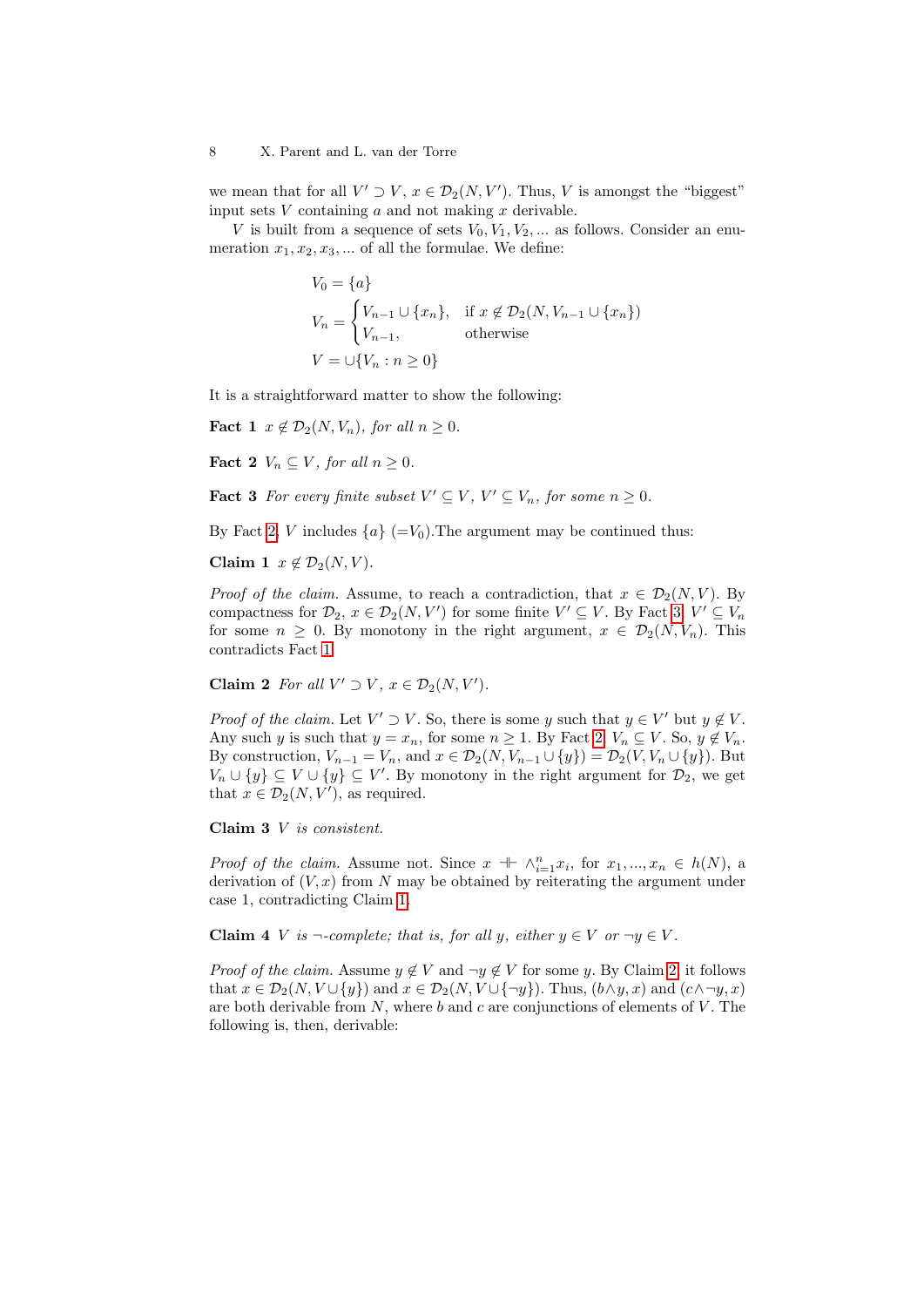$$
\frac{(b \land y, x) \qquad (c \land \neg y, x)}{(b \land y) \lor (c \land \neg y), x)} \text{OR}
$$

$$
\frac{((b \land y) \lor (c \land \neg y), x)}{(b \land c, x)} \text{SI}
$$

Thus,  $x \in \mathcal{D}_2(N, V)$ , in contradiction with Claim [1.](#page-7-3)

Claim 5 V is maximal consistent; that is, if  $V \cup \{y\}$  is consistent, then  $y \in V$ .

*Proof of the claim.* Assume  $y \notin V$ . By Claim [4,](#page-7-5)  $\neg y \in V$ . It, then, follows that  $V \cup \{y\}$  is inconsistent, as required.

We are almost finished. By Theorem [3](#page-4-1) and Theorem [4,](#page-5-3) we have  $\mathcal{O}_1(N, V)$  =  $\mathcal{D}_1(N, V) \subseteq \mathcal{D}_2(N, V)$ . So  $x \notin \mathcal{O}_1(N, V)$ . Hence,  $x \notin \mathcal{O}_2(N, A)$ .

# <span id="page-8-0"></span>4 Aggregative Cumulative Transitivity

This section shows how to redefine Makinson and van der Torre's reusable output operation  $out_3$  so that it validates neither WO nor CT but ACT:

$$
\text{ACT} \frac{(a, x) \qquad (a \land x, y)}{(a, x \land y)} \qquad \qquad \text{CT} \frac{(a, x) \qquad (a \land x, y)}{(a, y)}
$$

ACT and WO together imply CT.

Stolpe [\[20](#page-16-1)[,21\]](#page-16-2) named " $PN_3$ " his own variant of *out*<sub>3</sub>. The distinctive rule of  $PN<sub>3</sub>$  is the rule MCT mentioned in the introduction:

$$
MCT \frac{(a, x') \qquad x' \vdash x \qquad (a \land x, y)}{(a, y)}
$$

We said that, given the other rules in Stolpe's system, MCT is equivalent to CT. This is easily checked. The other rules are: SI, AND and EQ. On the one hand, given reflexivity for  $\vdash$ , MCT entails CT. For assume  $(a, x)$  and  $(a \wedge x, y)$ . Since  $x \vdash x$ , a direct application of MCT yields  $(a, y)$ . On the other hand, given SI, CT entails MCT:

$$
\text{CT } \frac{(a, x') \qquad \frac{x' \vdash x}{a \land x' \vdash a \land x}}{(a, y)} \text{SI}
$$

Note that, given SI, AND and EQ (we will keep them all), ACT is equivalent to:

AMCT 
$$
\frac{(a, x') \qquad x' \vdash x \qquad (a \land x, y)}{(a, x' \land y)}
$$

In this respect, weakening has still a "ghostly" role to play for iteration of successive detachments.

<span id="page-8-1"></span>For the sake of conciseness, throughout this section  $\mathcal{B}_{A}^{M}$  will denote the set of all the Bs such that  $A \subseteq B = Cn(B) \supseteq M(B)$ . Intuitively,  $\mathcal{B}_{A}^{M}$  gathers all the  $B$ s that contain  $A$  and are closed under both  $Cn$  and  $M$ .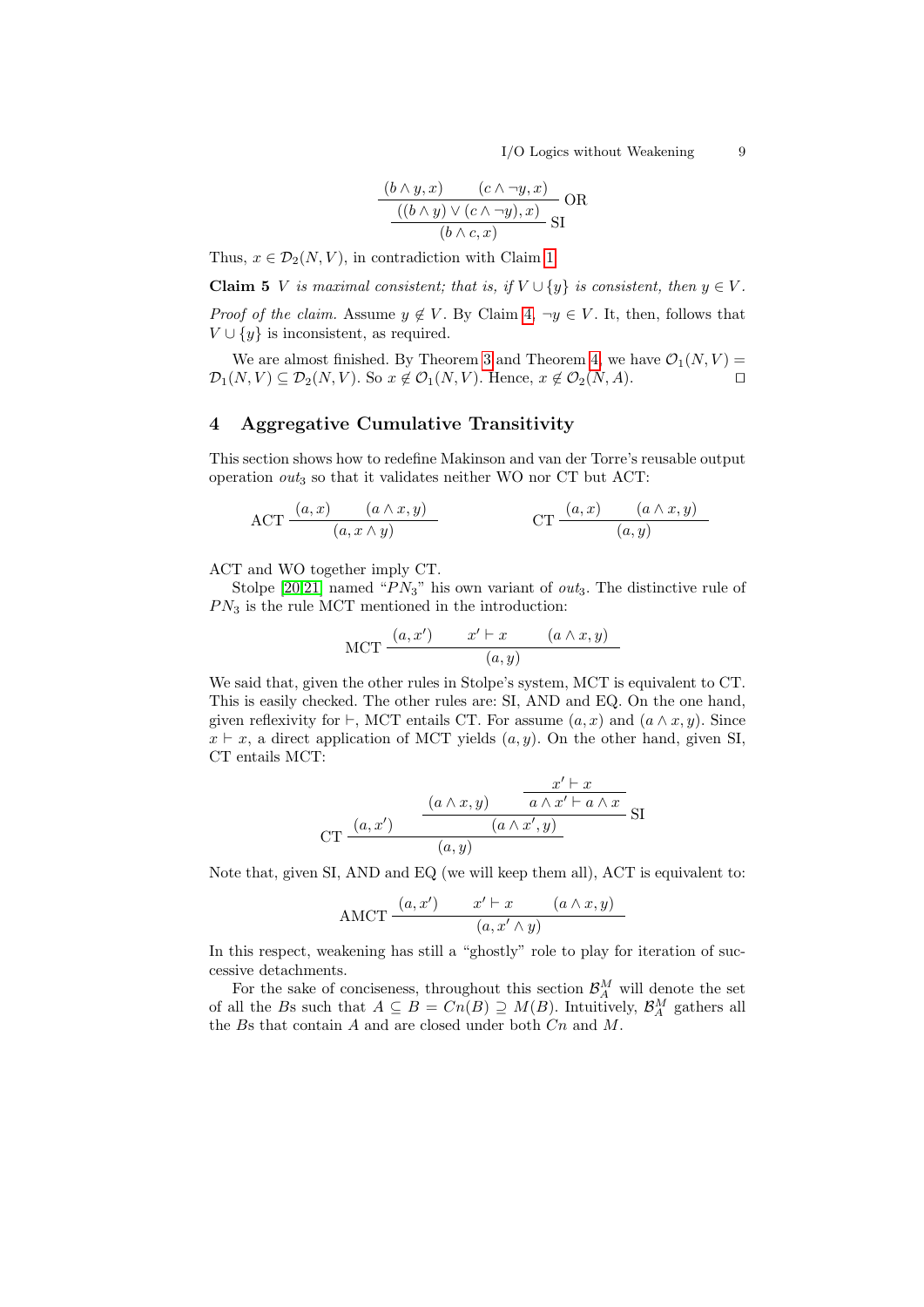**Definition 5 (Semantics).**  $x \in \mathcal{O}_3(N, A)$  if and only if there is some finite  $M \subseteq N$  such that,

$$
- M(Cn(A)) \neq \emptyset, and- for all B, if B \in \mathcal{B}_A^M, then x + \wedge M(B).
$$

We do not single out any particular  $B$  as "proper". But we highlight two very useful such Bs, which we call the smallest and the largest:  $\cap \mathcal{B}_{A}^{M}$ ;  $\mathcal{L}$ .

A subset M of N that makes  $x \in \mathcal{O}_3(N, A)$  true is called an "A-witness" for x". Unlike with  $\mathcal{O}_1$ , we have the guarantee that such a M does not contain any rule that is superfluous, viz. not required to get output  $x$ :

<span id="page-9-0"></span>**Theorem 10.** If M is an A-witness for x, then  $x + \wedge h(M)$ .

*Proof.* Let M be an A-witness for x. By Definition [5,](#page-8-1)  $M(Cn(A)) \neq \emptyset$ , and  $x \perp\vdash \wedge M(B)$  for all  $B \in \mathcal{B}_{A}^{M}$ . Consider  $B = \mathcal{L}$ . We have  $x \perp\vdash \wedge M(\mathcal{L})$ . But  $M(\mathcal{L}) = h(M)$ , and thus  $x \dashv \wedge h(M)$ .

<span id="page-9-3"></span>**Theorem 11 (Factual monotony).** We have  $\mathcal{O}_3(N, A_1) \subseteq \mathcal{O}_3(N, A_2)$  when $ever Cn(A_1) \subseteq Cn(A_2).$ 

*Proof.* Assume  $x \in \mathcal{O}_3(N, A_1)$  and  $C_n(A_1) \subseteq C_n(A_2)$ . From the first, we get: there is some finite  $M_1 \subseteq N$  such that  $M_1(Cn(A_1)) \neq \emptyset$  and, for all  $B \in \mathcal{B}_{A_1}^{M_1}$ ,

<span id="page-9-1"></span>
$$
M_1(B) = \{x_1, ..., x_n\} \text{ and } x \dashv \wedge_{i=1}^n x_i \tag{1}
$$

Note that, by Theorem [10,](#page-9-0)  $x + \wedge h(M_1)$ , and so the trick used for the proof of Theorem [1](#page-3-1) is no longer needed.

From  $Cn(A_1) \subseteq Cn(A_2)$ , we get  $M_1(Cn(A_1)) \subseteq M_1(Cn(A_2))$ . Therefore,  $M_1(Cn(A_2)) \neq \emptyset$ . Now, consider some  $B_1 \in \mathcal{B}_{A_2}^{M_1}$ . We have  $A_2 \subseteq B_1$ . Therefore,  $Cn(A_2) \subseteq Cn(B_1) = B_1$ . From  $A_1 \subseteq Cn(A_1) \subseteq Cn(A_2)$ , we then get  $A_1 \subseteq B_1$ , and hence  $B_1 \in \mathcal{B}_{A_1}^{M_1}$ . By [\(1\)](#page-9-1),  $x \dashv \wedge M_1(B_1) \dashv \wedge h(M_1)$ . So,  $x \in \mathcal{O}_3(N, A_2)$  as  $\Box$  required.

We define  $\mathcal{O}_3(N) = \{(A, x) : x \in \mathcal{O}_3(N, A)\}.$  Example [1](#page-9-2) shows that  $\mathcal{O}_3$  does not validate the rule of deontic detachment, and hence does not validate CT.

<span id="page-9-2"></span>Example 1 (Deontic detachment). Consider the set of norms  $N = \{(\top, a), (a, x)\}.$ We have  $a \in \mathcal{O}_3(N, \mathbb{T})$ , since  $M = \{(\mathbb{T}, a)\}\$ is a  $\mathbb{T}$ -witness for a. We also have  $x \in \mathcal{O}_3(N, a)$ , since  $M = \{(a, x)\}\$ is an a-witness for x. But we do not have  $x \in \mathcal{O}_3(N, \top)$ . This may be verified in two steps. First, you identify all the nonempty subsets M of N that are triggered by the input,  $M(Cn(\emptyset)) \neq \emptyset$ . Next, you go through the list of all these subsets, and check that, for none of them, the smallest relevant  $B$  outputs heads whose conjunction is equivalent to  $x$ :

| $\mathcal{M}$                               | $B -$ | M(B) |
|---------------------------------------------|-------|------|
| $\{(\top, a)\}$ $Cn(a)$ $\{a\}$             |       |      |
| $\{(\top, a)(a, x)\}$ $Cn(a, x)$ $\{a, x\}$ |       |      |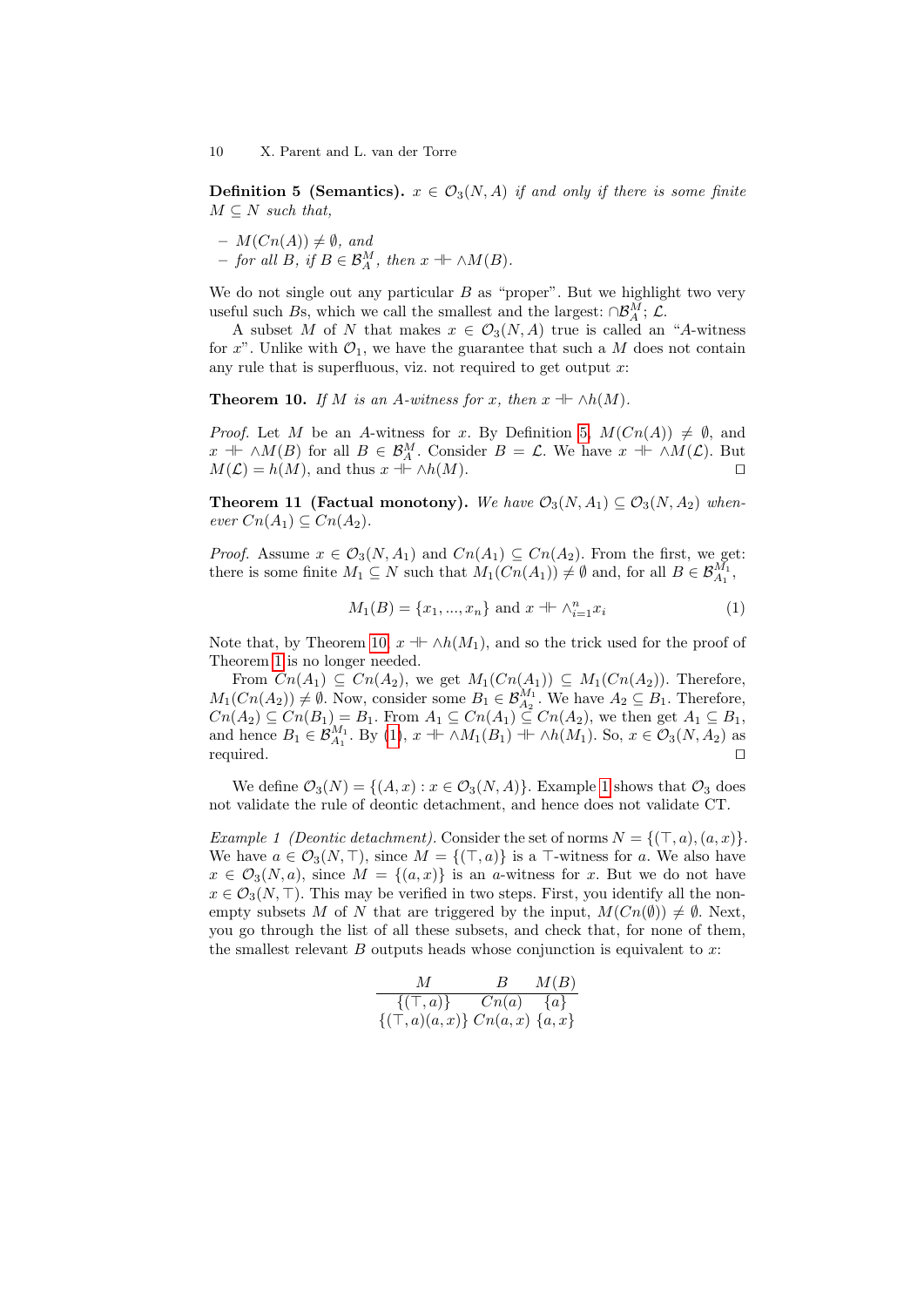We illustrate the account with two examples from the literature.

Example 2 ("Change your mind!"). Hansson [\[12\]](#page-16-8) gives the following example, with credit to Pörn:

"Consider the hoary example of the man who ought to go to a meeting on August 5 and who ought to send, on August 2, a note explaining his absence, if and only if he is in fact going to be absent." [\[12,](#page-16-8) p.425-6]

The example is structurally identical to the Chisholm example [\[3\]](#page-15-6). The norms involved may be rendered as  $N = \{(\top, m), (m, \neg s)(\neg m, s)\}\,$ , where m and s are for attending the meeting and sending a note, respectively. Given input  $\top, m \wedge \neg s$ is outputted, but not  $\neg s$ . This is as it should be. The obligation of  $\neg s$  will not be triggered unless the agent is going to fulfil his primary obligation of m. In the violation context  $\neg m$ ,  $m \wedge \neg s$  is still outputted. If not, then the following intuitive deontic reasoning pattern would not be supported:

"August 2 arrives, and though he is able to attend the meeting, he has no intention of doing so. He argues: 'I ought to change my mind, forbear note-writing, and attend the meeting.... My present fulfillment of this obligation will help make up for my sinfully staying at home on the fifth!'." [\[12,](#page-16-8) p. 426]

Example 3 ("Sing and dance!"). Conjunction elimination refers to the move from "it ought to be the case that  $x \wedge y$ " to "it ought to be the case that x". Consider  $N = \{(\top, x \wedge y)\}\)$ . Given input  $\top$ ,  $x \wedge y$  is outputted, but not x. Goble [\[6,](#page-15-1) p.183-184] and Hansen [\[9,](#page-16-5) §6.2], among others, have argued against conjunction elimination. There are cases where the two states of affairs (mentioned in the obligation) are only conjunctively required. If the obligation of  $x$ was outputted, then (when assessing how well or badly the agent did) a strange consequence would follow, in the event that the agent made  $x$ , but not  $y$ , true. One would have to acknowledge that (to quote Goble) "he's not a complete scoundrel" [\[6,](#page-15-1) p.183], since at least one obligation (albeit a derived one) was fulfilled. Intuitively, one would like to be able to say that no obligations have been fulfilled, and that nothing right has happened. This may be illustrated with the sing-and-dance example, due to Goble. By making only one conjunct true, the agent makes things worse than if he had done nothing. Suppose there is a party of sing and dance performers given in honour of someone called Gene. Everyone ought to perform a sing and dance routine, because Gene loves them both, and cannot tolerate either without the other. One guest, call him Fred, chooses not to sing but only to dance. Gene is appalled. The party is ruined, because of Gene's tantrum.

**Definition 6 (Proof system).**  $(a, x) \in \mathcal{D}_3(N)$  if and only if there is a derivation of  $(a, x)$  from N using the rules  $\{SI, EQ, ACT\}$ .

$$
ACT \frac{(a, x) \qquad (a \wedge x, y)}{(a, x \wedge y)}
$$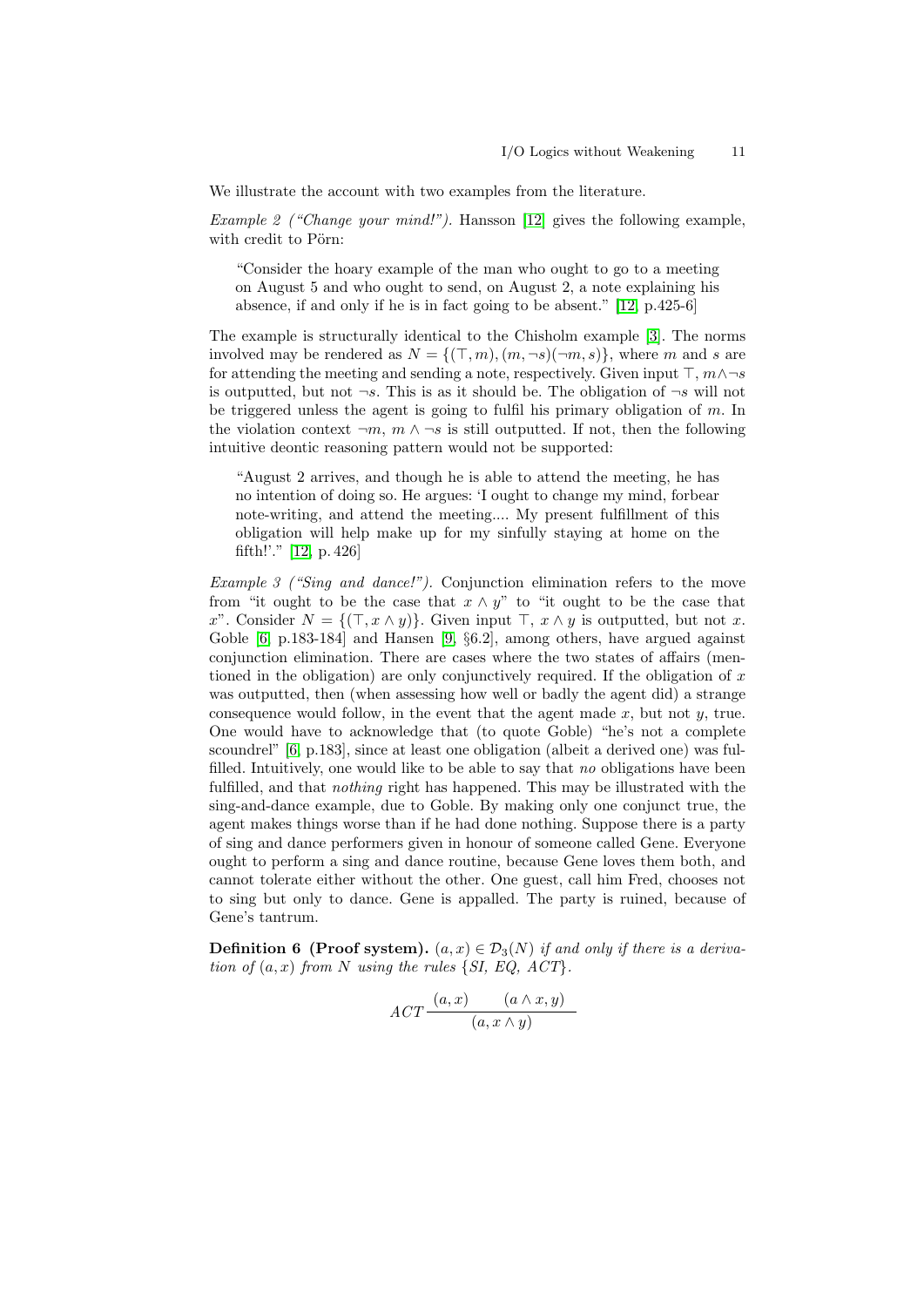AND is derivable from SI and ACT. We define  $(A, x) \in \mathcal{D}_3(N)$  and  $\mathcal{D}_3(N, A)$  as we did for  $\mathcal{D}_1$ .

#### <span id="page-11-0"></span>**Theorem 12.**  $\mathcal{O}_3$  validates the rules of  $\mathcal{D}_3$  (for individual formulae a).

Proof. The argument for SI is virtually the same as in the proof of Theorem [11.](#page-9-3) The argument for EQ is straightforward, and is omitted. We show ACT. Assume that  $x \in \mathcal{O}_3(N, a), y \in \mathcal{O}_3(N, a \wedge x)$  and  $x \wedge y \notin \mathcal{O}_3(N, a)$ . From the first two, it follows that there are finite  $M_1, M_2 \subseteq N$  such that  $M_1(Cn(a)) \neq \emptyset$ ,  $M_2(Cn(a, x)) \neq \emptyset$ , and

$$
x \dashv \land M_1(B) \text{ for all } B \in \mathcal{B}_a^{M_1} \tag{2}
$$

$$
y \dashv \land M_2(B) \text{ for all } B \in \mathcal{B}_{a \land x}^{M_2} \tag{3}
$$

By Theorem [10,](#page-9-0)

$$
x \dashv \vdash \land h(M_1) \tag{4}
$$

$$
y \dashv \vdash \land h(M_2) \tag{5}
$$

Therefore,

$$
x \wedge y + \wedge h(M_1) \wedge (\wedge h(M_2)) \tag{6}
$$

$$
\dashv \vdash \land h(M_3) \tag{7}
$$

where  $M_3 = M_1 \cup M_2$ . From the third opening assumption, since  $M_3(Cn(a)) \neq \emptyset$ , it follows that there is some  $B_1 \in \mathcal{B}_a^{M_3}$  such that

$$
not\text{-} (\; x \land y \dashv \land M_3(B_1) \; ) \tag{8}
$$

We have  $M_1(B_1) \subseteq M_3(B_1)$ , and so  $B_1 \in \mathcal{B}_a^{M_1}$ . Therefore  $x \in B_1$ , and hence  $a \wedge x \in B_1$ . So  $B_1 \in \mathcal{B}_{a \wedge x}^{M_2}$  too, since  $M_2(B_1) \subseteq M_3(B_1)$ . Now,

$$
M_3(B_1) = M_1(B_1) \cup M_2(B_1)
$$

where  $\wedge M_1(B_1) \dashv x$  and  $\wedge M_2(B_1) \dashv y$ . Thus,  $\wedge M_3(B_1) \dashv x \wedge y$ , a contradiction.  $\Box$ 

Theorem 13 (Soundness).  $\mathcal{D}_3(N, A) \subseteq \mathcal{O}_3(N, A)$ 

*Proof.* Same argument as for Theorem [3](#page-4-1) using Theorems [11](#page-9-3) and [12.](#page-11-0)  $\Box$ 

Theorem 14 (Completeness).  $\mathcal{O}_3(N, A) \subseteq \mathcal{D}_3(N, A)$ 

Proof. We give an outline of the proof for the particular case where A is a singleton set  $\{a\}$ . Suppose that  $x \in \mathcal{O}_3(N, a)$ . To show:  $x \in \mathcal{D}_3(N, a)$ . From the former, there is some finite  $M \subseteq N$  such that  $M(Cn(a)) \neq \emptyset$  and, for all  $B \in \mathcal{B}_a^M$ ,  $x \dashv \wedge M(B)$ .

Put  $B_1 = Cn({a} \cup D_3(M, a))$ . We have  $a \in B_1 = Cn(B_1)$ . We also have  $M(B_1) \neq \emptyset$ , because  $Cn(a) \subseteq B_1$ . A phasing result from [\[14\]](#page-16-0) allows, then, to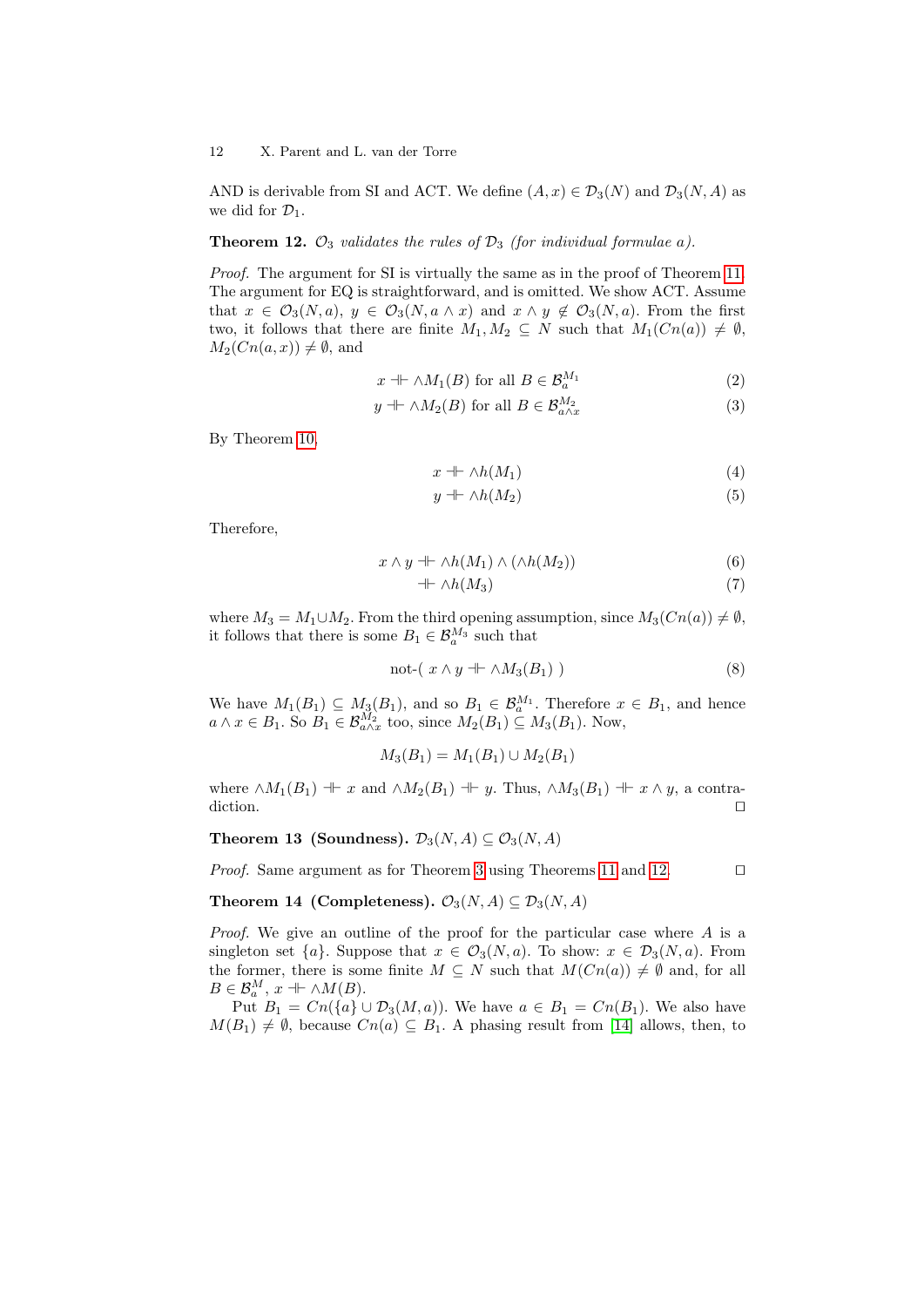establish that  $M(B_1) \subseteq B_1$ , so that  $B_1 \in \mathcal{B}_{a}^M$ . The opening assumption, then, yields,  $x$  + ∧ $M(B_1)$ .

Based on this, one gets a derivation of  $(a, x)$  from N as follows. First, note that  $M(B_1) \neq \emptyset$ . By Definition [1,](#page-3-2) one gets  $x \in \mathcal{O}_1(N, \{a\} \cup \mathcal{D}_3(M, a))$ . By Theorem [4,](#page-5-3)  $x \in \mathcal{D}_1(N, \{a\} \cup \mathcal{D}_3(M, a))$ , and thus  $x \in \mathcal{D}_3(N, \{a\} \cup \mathcal{D}_3(M, a))$ . This means that  $x \in \mathcal{D}_3(N, \{a, a_1, ..., a_n\})$ , where, for each  $a_i, a_i \in \mathcal{D}_3(M, a)$ . By AND,  $\wedge_{i=1}^{n} a_i \in \mathcal{D}_3(M, a)$ . Since  $M \subseteq N$ ,  $\wedge_{i=1}^{n} a_i \in \mathcal{D}_3(N, a)$ . A derivation of  $(a, x)$  from N is shown below.

$$
\text{ACT } \frac{(a, \wedge_{i=1}^{n} a_i) \qquad (a \wedge (\wedge_{i=1}^{n} a_i), x)}{\text{EQ } \frac{(a, \wedge_{i=1}^{n} a_i \wedge x)}{(a, x)} \qquad \frac{x \vdash \wedge_{i=1}^{n} a_i}{\wedge_{i=1}^{n} a_i \wedge x} \frac{x \vdash \wedge_{i=1}^{n} a_i}{\wedge x \vdash x}
$$

The argument for  $x \vdash \wedge_{i=1}^{n} a_i$  appeals to two lemmas:

– x  $\vdash \wedge h(M)$ , Theorem [10](#page-9-0)

 $- h(M) \vdash a_i$ , for all  $1 \leq i \leq n -$  the proof of this is by induction on the length of the derivation of  $(a, a_i)$ 

The argument may be generalized to an input set A of arbitrary cardinality.  $\square$ 

## <span id="page-12-0"></span>5 Properties

In a companion paper [\[17\]](#page-16-6), we identify some desirable properties, which are all satisfied by  $\mathcal{O}_3$ . These are listed in Table [1.](#page-13-0) We refer the reader to the aforementioned paper for the motivation and a discussion of these properties. These also hold for  $\mathcal{O}_1$  and  $\mathcal{O}_2$ , when replacing *out*<sub>3</sub> by *out*<sub>1</sub> or *out*<sub>2</sub>, respectively. On the left hand side of the table, exact factual detachment (EFD) and violation detection  $(vD)$  characterise what is special about *deontic* logic, while substitution (SUB), replacements of logical equivalents (RLE), implication (IMP) and paraconsistency  $(PC)$  say something about *logic*. We use the notation  $x[\sigma]$  to denote a substitution instance of x. Thus,  $x[\sigma]$  is obtained from x by replacing uniformly, in x, all occurrences of a propositional letter by the same propositional formula.  $A[\sigma]$  and  $N[\sigma]$ extend the notion of substitution instance to sets of formulae, and sets of norms in the straightforward way. We write  $N \approx M$  whenever M is obtained from N, by replacing each  $(b, y) \in N$  with some  $(c, z)$  such that b is equivalent with c, and  $y$  is equivalent with  $z$ . Implication makes use of the so-called materialisation  $m(N)$  of a normative system N, which means that each norm  $(a, x)$  is interpreted as a material conditional  $a \to x$ , i.e. as the propositional sentence  $\neg a \lor x$ . We distinguish between violations  $V(N, A) = \{x \in \mathcal{O}_3(N, A) \mid \neg x \in C_n(A)\}\$ and non-violations (or cues for action)  $\overline{V}(N, A) = \mathcal{O}_3(N, A) \setminus V(N, A)$ .

On the right hand side of the table, norm monotony (nm) and norm induction  $(NI)$  are called "norm change properties", because the normative system  $N$ is no longer held constant. Together, exact factual detachment, norm monotony and norm induction are equivalent to saying that  $\mathcal{O}_3(N)$  is a closure operator.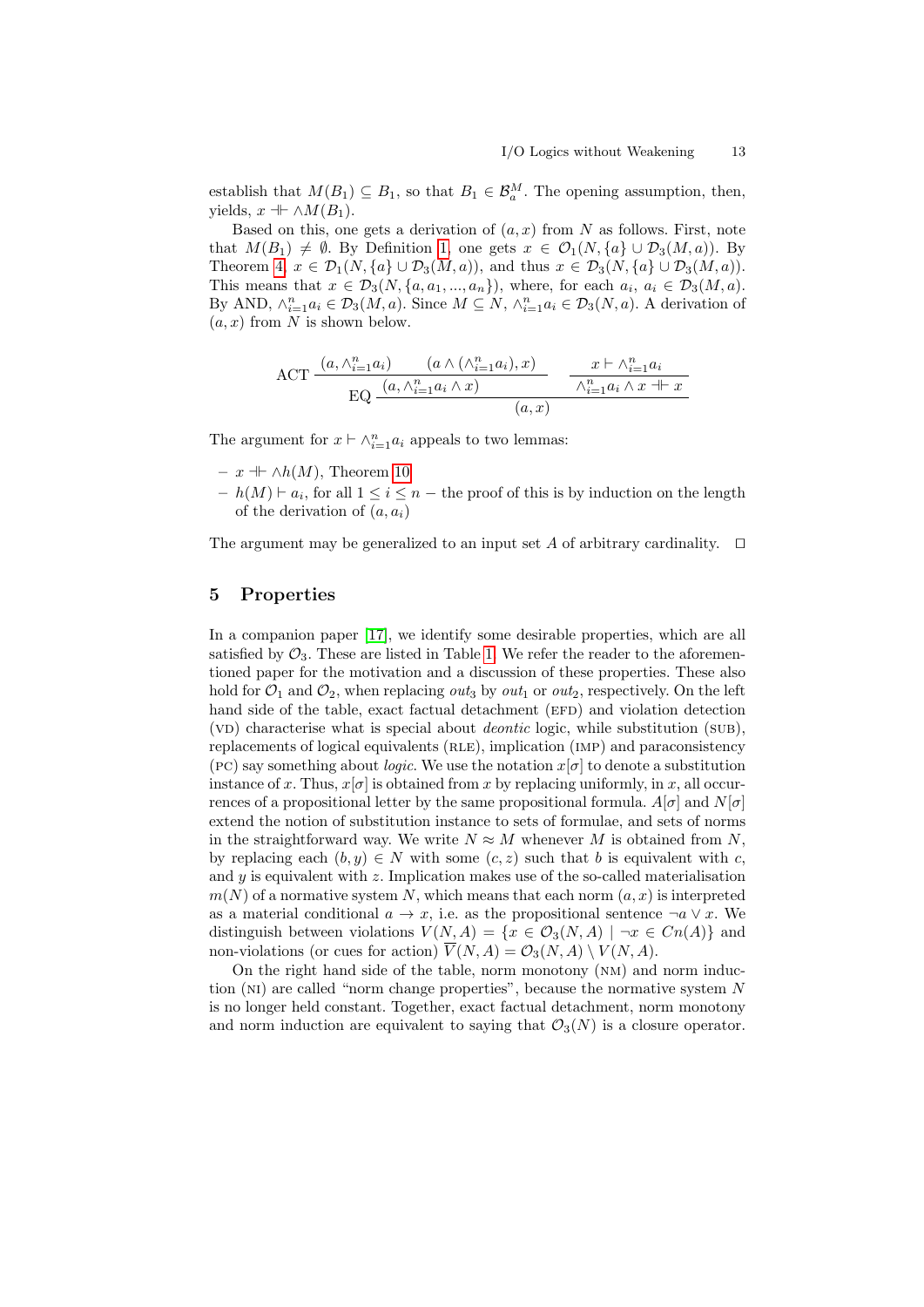<span id="page-13-0"></span>Table 1. Properties [\[17\]](#page-16-6)

EFD  $(x, y) \in N \Rightarrow y \in \mathcal{O}_3(N, x)$  NM  $\mathcal{O}_3(N) \subseteq \mathcal{O}_3(N \cup M)$ vd  $(A, y) \in \mathcal{O}_3(N) \Rightarrow (A \cup \{\neg y\}, y) \in \mathcal{O}_3(N)$  ni  $M \subseteq \mathcal{O}_3(N) \Rightarrow$ <br>sub  $x \in \mathcal{O}_3(N, A) \Rightarrow x[\sigma] \in \mathcal{O}_3(N[\sigma], A[\sigma])$   $\mathcal{O}_3(N) = \mathcal{O}_3(N \cup M)$  $\text{SUB } x \in \mathcal{O}_3(N, A) \Rightarrow x[\sigma] \in \mathcal{O}_3(N[\sigma], A[\sigma])$ RLE  $N \approx M \Rightarrow \mathcal{O}_3(N) \subseteq \mathcal{O}_3(M)$  io  $\mathcal{O}_3(N, A) \subseteq out_3(N, A)$ imp  $\mathcal{O}_3(N, A) \subseteq Cn(m(N) \cup A)$  $(N, A) = outf_3(O_3(N), A)$ PC  $x \in \overline{V}(N, A) \Rightarrow \exists M \subseteq N : x \in \mathcal{O}_3(M, A)$  Sr  $\text{outf}_3(N \cup M, A) =$ and  $\mathcal{O}_3(M, A) \cup A$  consistent  $outf_3(\mathcal{O}_3(N) \cup M, A)$ 

Finally, the reusability properties relate the system to standard I/O logic: inclusion in reusable output (IO), redundancy  $(R)$  and strong redundancy  $(SR)$ . Their formulation appeals to some key notions of so-called constrained input/output logic, developed by Makinson and van der Torre [\[15\]](#page-16-11) in order to reason about norm violation:

$$
conf(N, A) = \{ N' \subseteq N \mid out(N', A) \cup A \text{ consistent } \}
$$

$$
maxf(N, A) = \{ N' \in conf(N, A) \mid N' \subseteq \text{-maximal } \}
$$

$$
outf(N, A) = \{ out(N.A) \mid N' \in maxf(N, A) \}
$$

It is worth recalling the reason why consistency checks were introduced in I/O logic. This was done in relation to contrary-to-duty reasoning. In unconstrained input/output logic, a violation leads to outputting the whole propositional language. This deontic explosion is not a property of the logics we introduce in this paper, as a direct consequence of the lack of the weakening rule. We believe that the unconstrained logics introduced in this paper can capture some aspects of contrary-to-duty-reasoning.

There is another property that acts as a bridge between the logics defined in this paper and the traditional input/output logics. It was not listed in [\[17\]](#page-16-6) because it may not necessarily be considered a desirable property. This is the property:  $out_1(N, A) = Cn(\mathcal{O}_1(N, A))$  and  $out_3(N, A) = Cn(\mathcal{O}_3(N, A))$ . Somewhat surprisingly, we do not have in general  $out_2(N, A) = Cn(\mathcal{O}_2(N, A))$ . For a counter-example, take  $N = \{(a, x), (b, x \wedge y)\}\$ and  $A = \{a \vee b\}$ . We leave it for future research to define a logic  $\mathcal{O}'_2$  satisfying not only the properties in Table [1,](#page-13-0) but also the requirement  $\text{out}_2(N, A) = \text{C}_2(N, A)$ .

## 6 The Way Forward

This paper has extended Stolpe's results on I/O logics without weakening in two directions. First, we have shown how to account for reasoning by cases. Second, we have shown how to inject a new ("aggregative") form of cumulative transitivity, which we think is more suitable for normative reasoning. Soundness and completeness theorems for the proposed systems have been reported.

More work is to be carried out. First, it would be interesting to know if the two semantics proposed here may be merged to yield a new basic reusable operation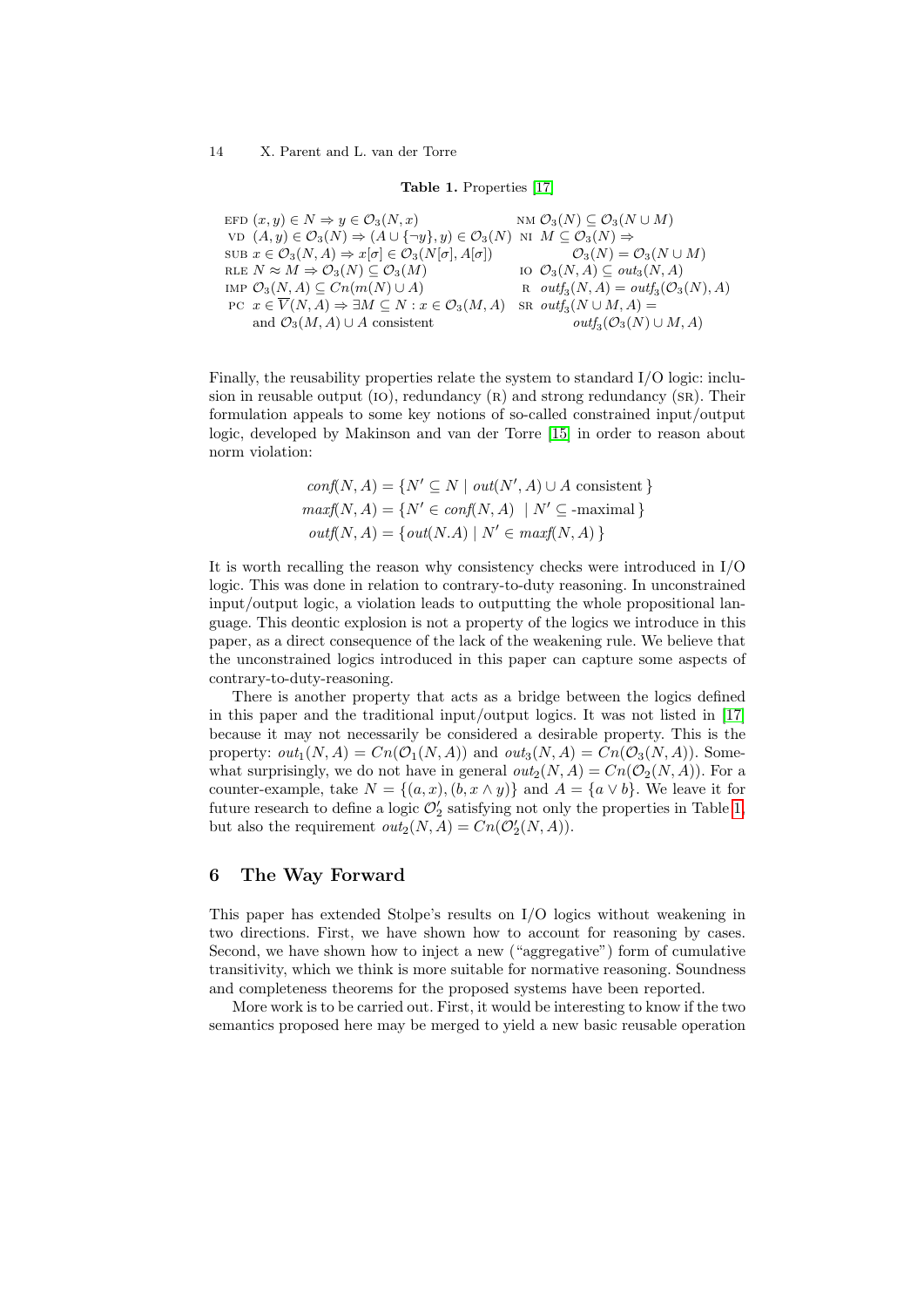$out_4$ , with ACT, but not WO, amongst its primitive rules. Second, we have found that ACT has two drawbacks. The first one is that ACT derives the so-called pragmatic oddity [\[18\]](#page-16-12). The second one is that, in a violation context, ACT creates 'irrelevant' obligations, and thus the account faces an over-generation problem: more obligations are generated than it seems right. Let us call this the irrelevant obligation problem. The derivation to the left illustrates the pragmatic oddity with the dog-and-sign scenario—the letters  $d$  and  $s$  are for "there is a dog" and "there is a warning sign," respectively. The derivation to the right illustrates the irrelevant obligation problem.

$$
\text{ACT } \frac{(\top, \neg d)}{(d, \neg d) \quad \text{SI } \frac{(d, s)}{(d \land \neg d, s)}}{\text{Pragmatic oddity}} \qquad \text{ACT } \frac{(\top, \neg x)}{(x, \neg x)} \quad \text{SI } \frac{(b, y)}{(x \land \neg x, y)}
$$
\n
$$
\text{Pragmatic oddity} \qquad \text{Irrelevant obligation}
$$

There are similarities between the two problems. However, we feel that the two should be distinguished. While it is clear that the derivation to the right should always be blocked, it is less clear whether the one to the left should always be blocked too. Indeed, one can think of examples in which the pragmatic oddity does make sense. For instance, if you do not pay the tax you own, you usually have to pay both a fine and your tax. Furthermore, as we will see in a moment, a solution to the irrelevant obligation problem may not be a solution to the pragmatic oddity.

This irrelevant obligation problem was pointed out by Stolpe [\[21,](#page-16-2) p. 134], in relation to  $MCT/CT$ . His diagnosis is that plain transitivity is more suitable for normative reasoning than cumulative transitivity. Plain transitivity is the rule "From  $(a, x)$  and  $(x, y)$ , infer  $(a, y)$ ". We will not follow up on his suggestion: the counter-examples alluded to in the introduction discredit both forms of transitivity. We are presently studying other ways around. A number of solutions naturally come into mind. These are listed below.

One first obvious possibility is to restrict the application of ACT, allowing it to be applied only if, e.g., the output is consistent with the input. This would solve both problems. This solution is proof-theoretical in nature. It would remaim to see how to build it in the semantics.

A second possibility is to adopt a more procedural approach, by incorporating 'backtesting' into the account:

Backtesting

 $(A, x) \in \mathcal{O}'_3(N)$  iff  $\exists A' \subseteq Cn(A)$  with  $(A', x) \in \mathcal{O}_3(N)$  and  $A' \cup \{x\} \not\vdash \bot$ 

Intuitively, the definition says: for  $x$  to be obligatory in context  $A$ , it must have been the case that  $x$  was obligatory before the violation occurred, viz in context  $A' \subseteq Cn(A)$  with A' consistent with x. Thus, obligations do not 'drown' in a violation context. We leave it to the reader to verify that backtesting filters out pragmatic oddities.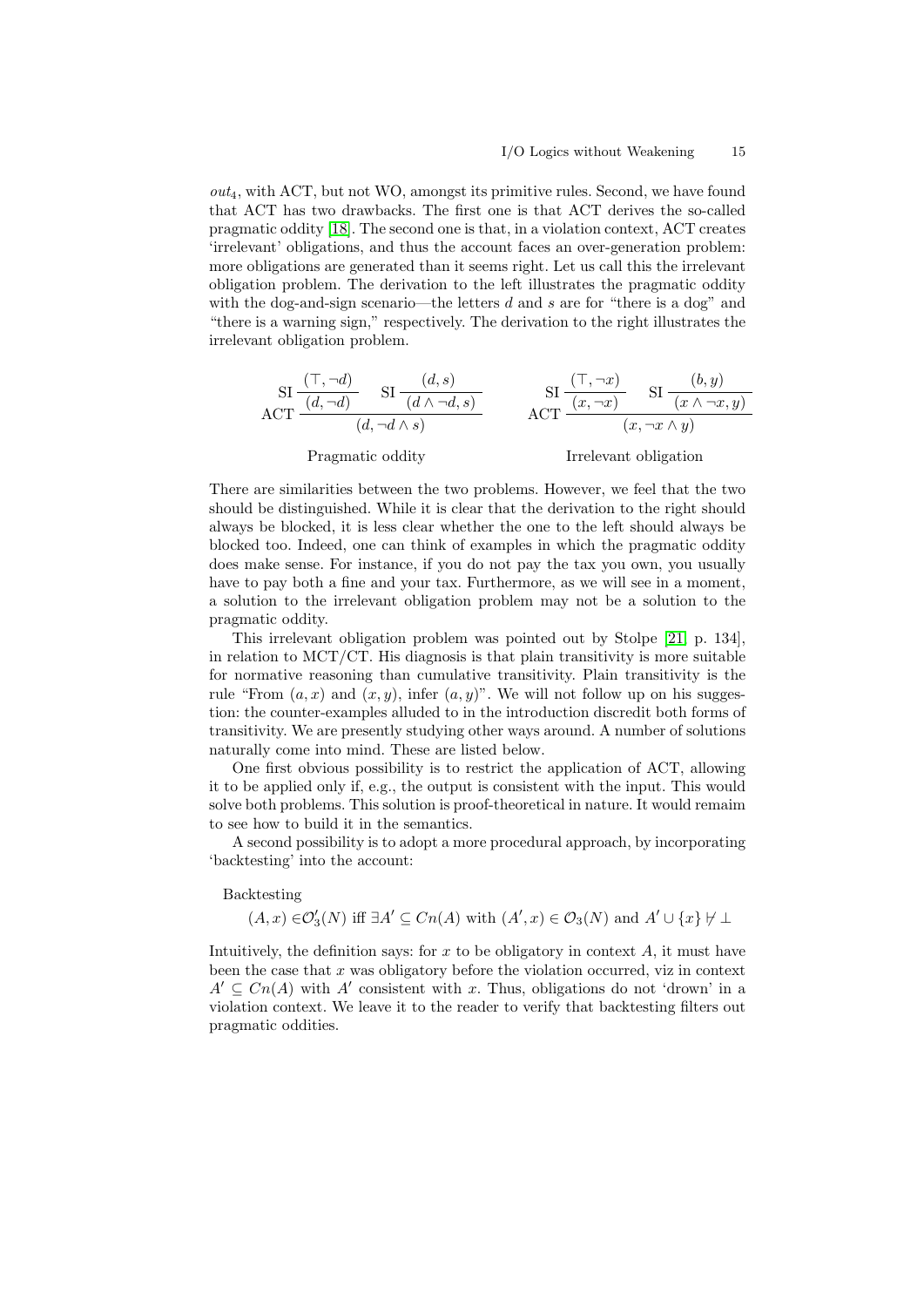A third option is to change the base logic from classical logic to some suitable sub-classical logic. In order to resolve the irrelevant obligation problem, any logic that rejects the principle ex falso quodlibet,  $\{x, \neg x\} \vdash y$ , will do. A number of paraconsistent logics are available (for an overview, see [\[19\]](#page-16-13)). Devised by Dosen[\[4\]](#page-15-7), the so-called system  $N$  is amongst the simplest ones. It may fruitfully be used to illustrate the latter point. System  $N$  comes with a Kripke-type possible worlds semantics similar to that used for intuitionistic logic. The main difference is that the evaluation rules for  $\rightarrow$  and  $\neg$  use separate accessibility relations. The system is strictly included in Johansson's well-known system for minimal negation. One key difference is that, unlike the latter, the former does not keep ex falso in the following modified form:  $\{x, \neg x\} \vdash \neg y$ . The fact that such a system would do the job can easily be checked. Put  $N = \{(\top, \neg x), (b, y)\}\$ and  $A = \{x\}$ . We have

$$
\frac{M}{1. \quad \{(\top, \neg x)\} \quad Cn(x, \neg x) \quad \{\neg x\}}}{2. \quad \{(\top, \neg x)(b, y)\} \quad Cn(x, \neg x) \quad \{\neg x\}}
$$

The bottom line is this. System  $N$  keeps the principle verum ex quodlibet. This is the law  $\Gamma \vdash \top$ , where  $\Gamma$  is a set of formulae. So, on line  $2, \top \in B = Cn(x, \neg x)$ , and thus  $\neg x \in M(B)$ . But  $y \notin M(B)$  because, in the absence of ex falso,  $b \notin B = Cn(x, \neg x)$ . We use system **N** for illustrative purposes only. It could be that a more sophisticated paraconsistent logic is needed. Futhermore, to handle the pragmatic oddity, we need to do more than just let *ex falso* go away.

Acknowledgments. We thank two anonymous reviewers for valuable comments.

## References

- <span id="page-15-5"></span>1. Broome, J.: Rationality Through Reasoning. Wiley-Blackwell, West Sussex, UK (2013)
- <span id="page-15-2"></span>2. Cariani, F.: Qught and resolution semantics. Noûs  $47(3)$ , 534–558 (2013)
- <span id="page-15-6"></span>3. Chisholm, R.: Contrary-to-duty imperatives and deontic logic. Analysis 24, 33–36 (1963)
- <span id="page-15-7"></span>4. Dosen, K.: Negation in the light of modal logic. In: Gabbay, D., Wansing, H. (eds.) What is Negation?, pp. 77–86. Springer (1999)
- <span id="page-15-0"></span>5. Forrester, J.: Gentle murder, or the adverbial Samaritan. Journal of Philosophy 81, 193–197 (1984)
- <span id="page-15-1"></span>6. Goble, L.: A logic of good, should, and would: Part I. Journal of Philosophical Logic 19, 169–199 (1990)
- <span id="page-15-3"></span>7. Goble, L.: A proposal for dealing with deontic dilemmas. In: Lomuscio, A., Nute, D. (eds.) Proceedings of the Seventh International Workshop on Deontic Logic in Computer Science (DEON04), pp. 74–113. Springer, Berlin (2004)
- <span id="page-15-4"></span>8. Goble, L.: Prima facie norms, normative conflicts and dilemmas. In: Gabbay, D., Horty, J., Parent, X., van der Meyden, R., van der Torre, L. (eds.) Handbook of Deontic Logic and Normative Systems, pp. 241–352. College Publications, London. UK (2013)